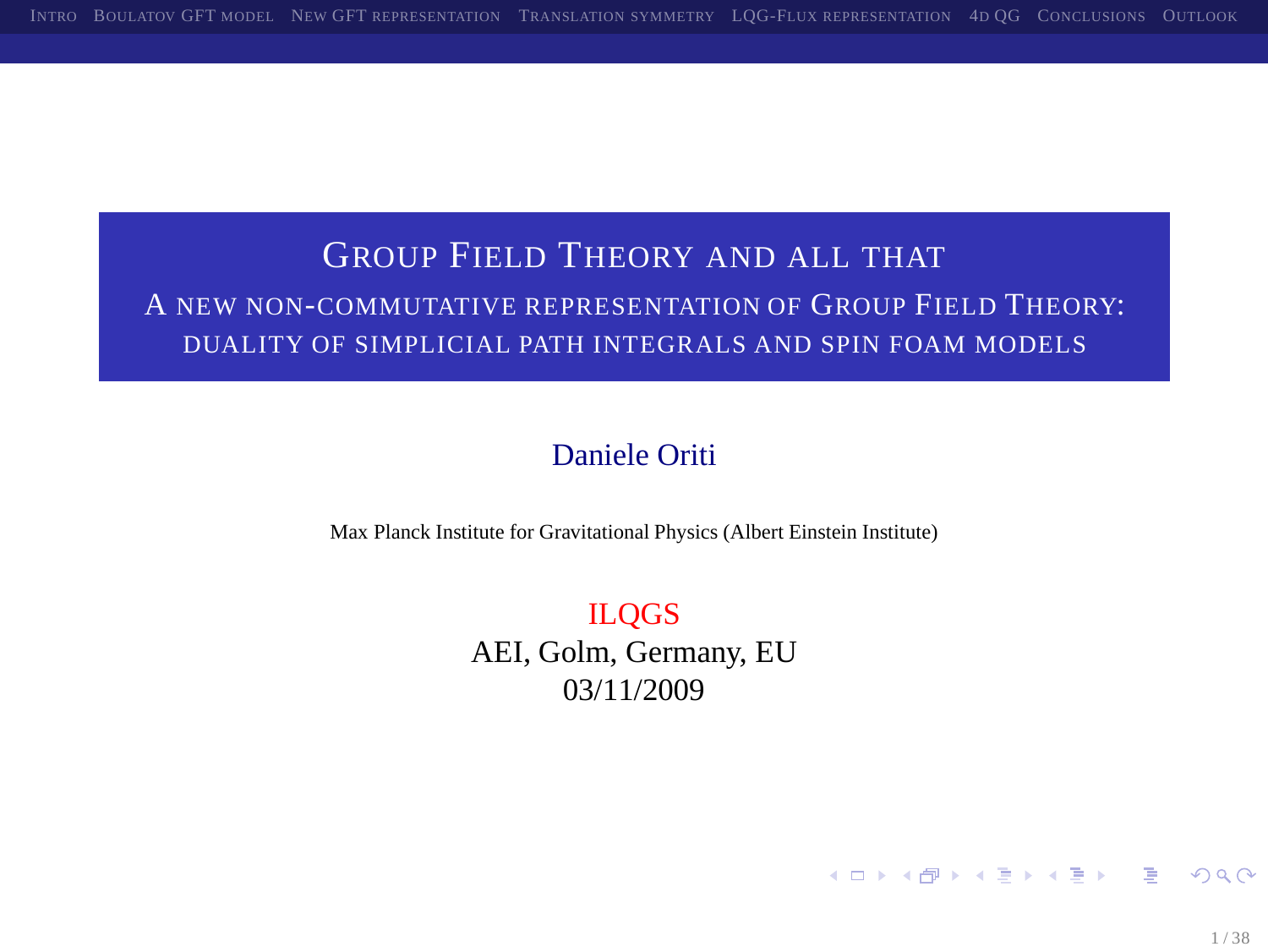## MAIN AIM(S) OF THIS TALK

#### Show that:

- there exist an exact duality between simplicial path integrals and spin foam models
- this, in turn, is the covariant counterpart of a duality between a non-commutative triad (metric) representation and the spin network representation of quantum states of geometry
- this duality can be seen explicitly and put to use at the group field theory level, as a new non-commutative representation of GFTs
- **Exploiting this duality allows progress in:** 
	- understanding the geometry of spin network states and spin foam amplitudes and to encode it in GFT action
	- $\blacksquare$  studying the symmetries of spin foam models (diffeos) also at GFT level
	- $\Box$  constructing GFT/spin foam models for 4d quantum gravity
	- .......
- Point out some open issue for further work
- $\blacksquare$  Stimulate discussion......

<span id="page-1-0"></span>**KORK EXTERN EL ARA**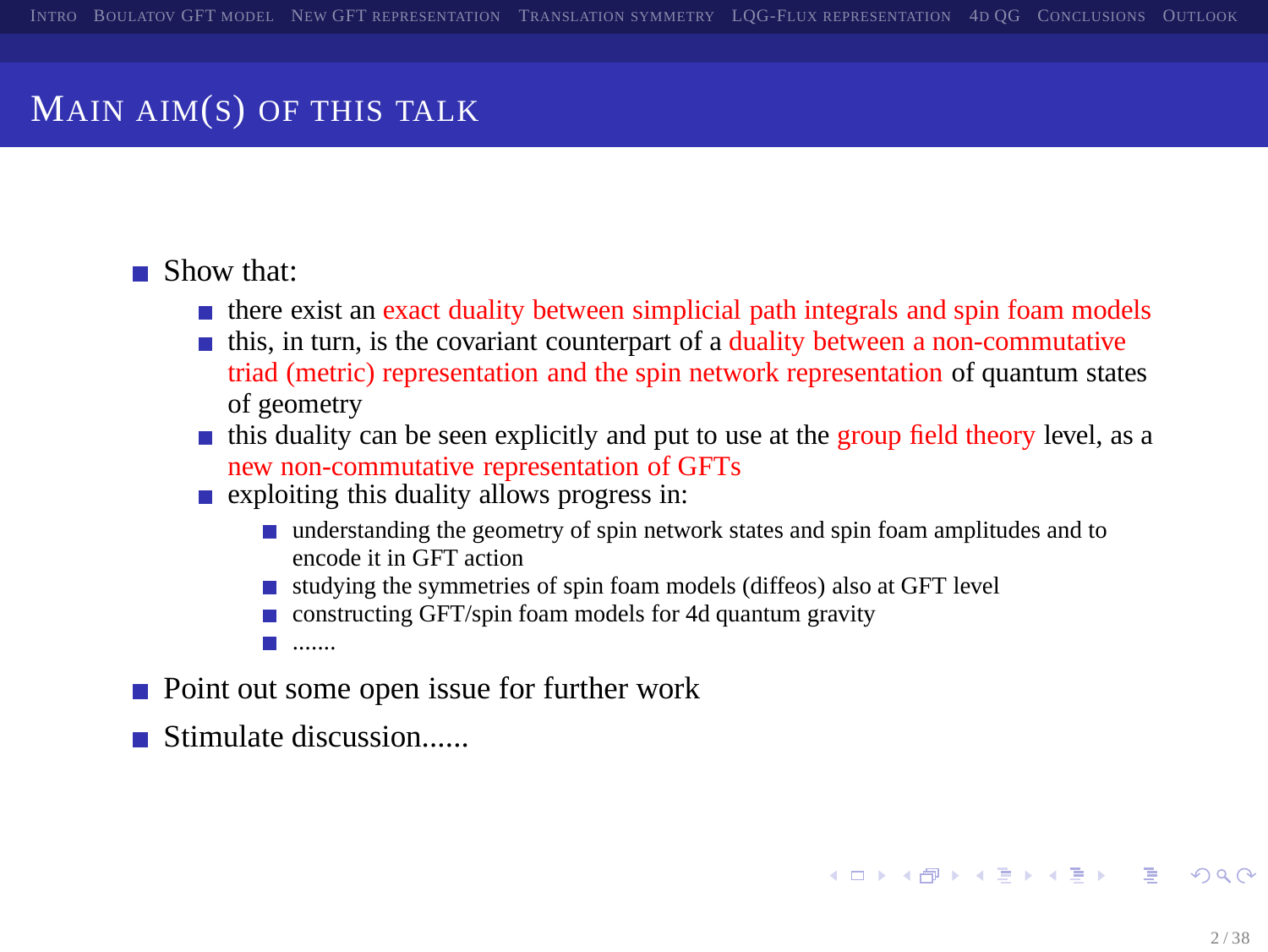#### AN ANALOGY: POINT PARTICLE ON A CIRCLE

- $\blacksquare$  to understand meaning of duality between simplicial gravity path integral and spin foam representation, look at simpler case
- consider particle moving on circle, with position-dependent potential  $\Rightarrow$ position  $q(t) \in [0, 2\pi), q(t) + 2\pi m \sim q(t)$  and with discretized time interval  $\Gamma = \bigcup_{i=1}^{N} [t_{i-1}, t_i]$  ("spacetime")

transition amplitude can be written in two equivalent forms:

$$
\langle q, t | q_0, t_0 \rangle_{\Gamma} = \sum_{m=-\infty}^{+\infty} \prod_{j=1}^{N} \int_{-\infty}^{+\infty} dq_j \prod_{j=1}^{N+1} \int_{-\infty}^{+\infty} \frac{dp_j}{2\pi \hbar} e^{\frac{i}{\hbar} \sum_{j=1}^{N+1} \left[ p_j (q_j - q_{j-1} + 2\pi m) - \delta t \hat{H}(p_j, q_j) \right]}{2\pi \hbar} =
$$
  

$$
= \prod_{j=1}^{N} \int_{0}^{2\pi} dq_j \prod_{j=1}^{N+1} \sum_{n_j=-\infty}^{+\infty} \frac{1}{2\pi} e^{\frac{i}{\hbar} \sum_{j=1}^{N+1} \left[ n_j (q_j - q_{j-1}) - \delta t \hat{H}(h n_j, q_j) \right]}
$$

- the first expression is the discretized "classical"path integral using classical continuum variables; the second is the (spin foam) re-writing of the same in terms of the quantum numbers labeling quantum states of the theory
- <span id="page-2-0"></span>above example still a little deceptive because also (spin foam) expression in terms of quantum numbers has path integral form  $10110$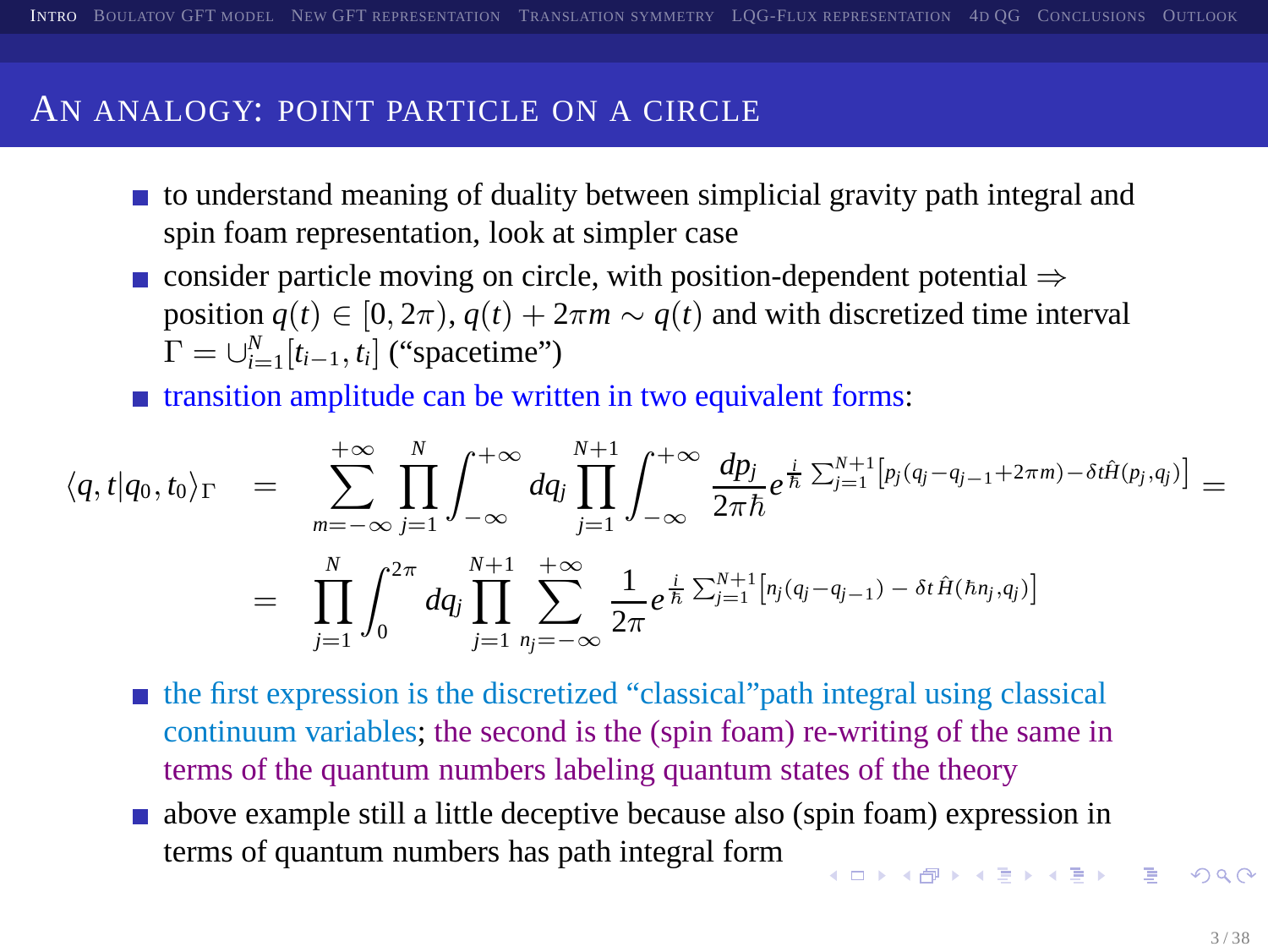#### ANOTHER ANALOGY: POINT PARTICLE ON A SPHERE

- for a particle on  $S^3 \sim SU(2)$  the path integral expression has same form in continuum approximation (with appropriate boundary conditions on *q*)
- $\blacksquare$  the (spin foam) representation is given by the eigenfunctions expansion of the propagator (expansion in spherical harmonics ∼ spin network basis)

$$
K(q, t; q_0, t_0) \Gamma \approx_{\delta t \sim 0} \prod_{k=1}^{N} \int_{S^3} d\Omega_k(\theta_k) \prod_{k=1}^{N+1} \sum_{j_k} (2j_k + 1) e^{-i\delta t (\int_k^2 - \frac{1}{4}) + ij_k \Theta_k(\theta_k)} =
$$
  
= 
$$
\sum_{l=0}^{\infty} (2l + 1) e^{-\frac{i(t - t_0)}{2m} l(l + 1)} C_{2l}(q, q_0)
$$

and does not have a path integral form for a classical particle action

- quantum discreteness of momenta  $(l(l+1))$  in states encoded in boundary conditions for classical position variables in the classical path integral, still involving classical continuous momenta
- <span id="page-3-0"></span> $\blacksquare$  these two equivalent representations have complementary advantages/difficulties and are useful for answering [dif](#page-2-0)f[ere](#page-4-0)[n](#page-11-0)[t q](#page-3-0)[u](#page-4-0)[es](#page-1-0)[ti](#page-2-0)[o](#page-10-0)n[s](#page-1-0)<br> $\mathbb{R}^+ \times \mathbb{R}^+ \times \mathbb{R}^+ \times \mathbb{R}^+ \times \mathbb{R}^+ \times \mathbb{R}^+ \times \mathbb{R}^+ \times \mathbb{R}^+$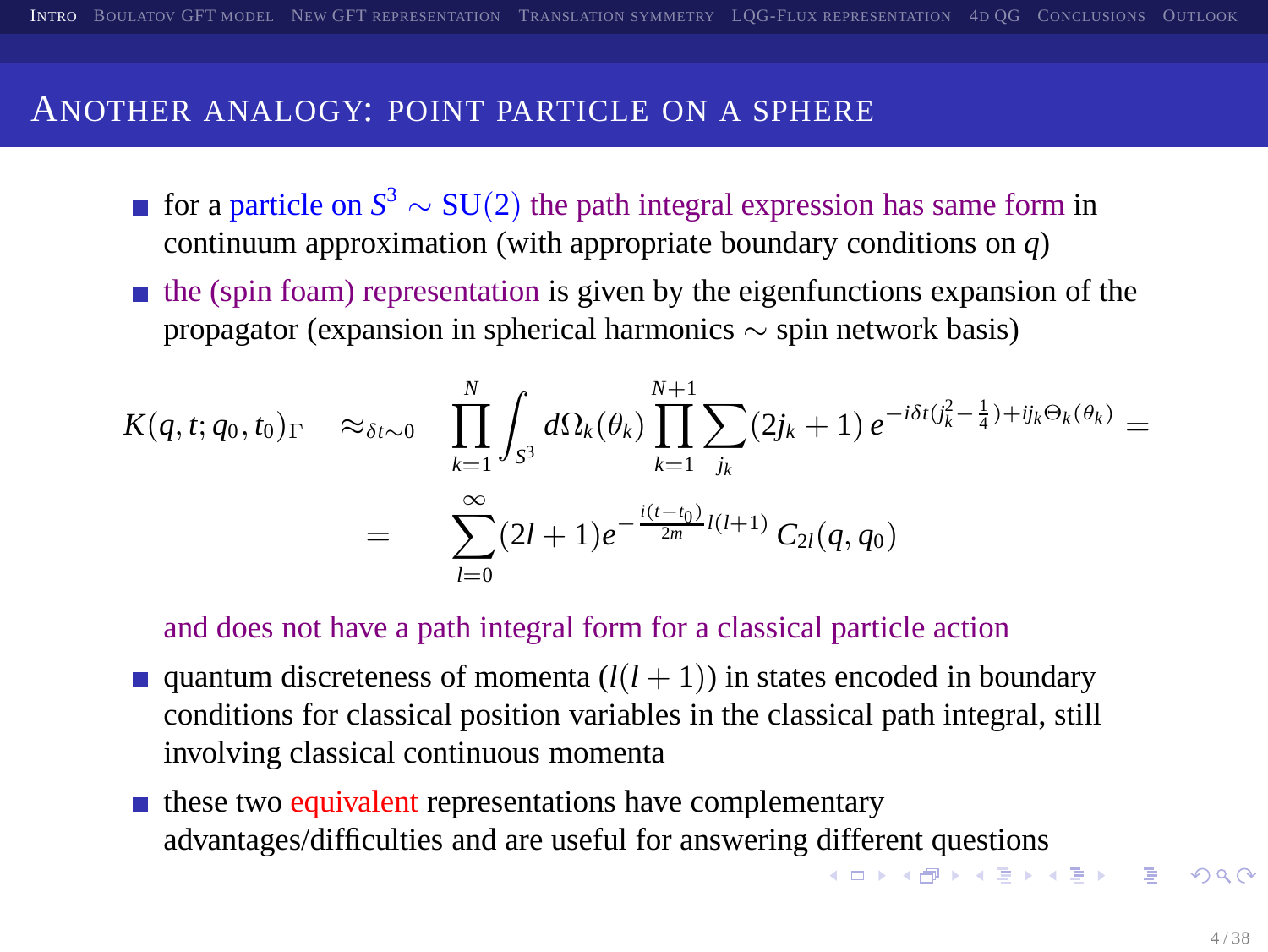#### A DUALITY OF DISCRETE PATH INTEGRALS AND SPIN FOAMS?

- **n** one can then suggest that there exist a similar duality between spin foam models and gravity path integrals (in a simplicial context because spin foam models are constructed in a piecewise-flat context)
- **if it is so, we then have two equivalent ways of expressing the dynamics of** quantum geometry:
- advantages of discrete path integral formulation:
	- clearer geometric structure, semi-classical limit, relation with action and classical dynamics, symmetries, (calculation of observables?)
- advantages of spin foam formulation:
	- $\blacksquare$  clearer algebraic properties, structure of quantum states, connection with canonical theory, (calculation of observables?)
- $\blacksquare$  we already know such duality at level of partition function for 3d gravity
- $\blacksquare$  we also know it is true in lattice gauge theory (Oeckl-Pfeiffer '00)

<span id="page-4-0"></span>**A DIA K PIA SA K PIA SA K PIA K PIA SA PIA SA PIA SA PIA SA PIA SA PIA SA PIA SA PIA SA PIA SA PIA SA PIA SA P**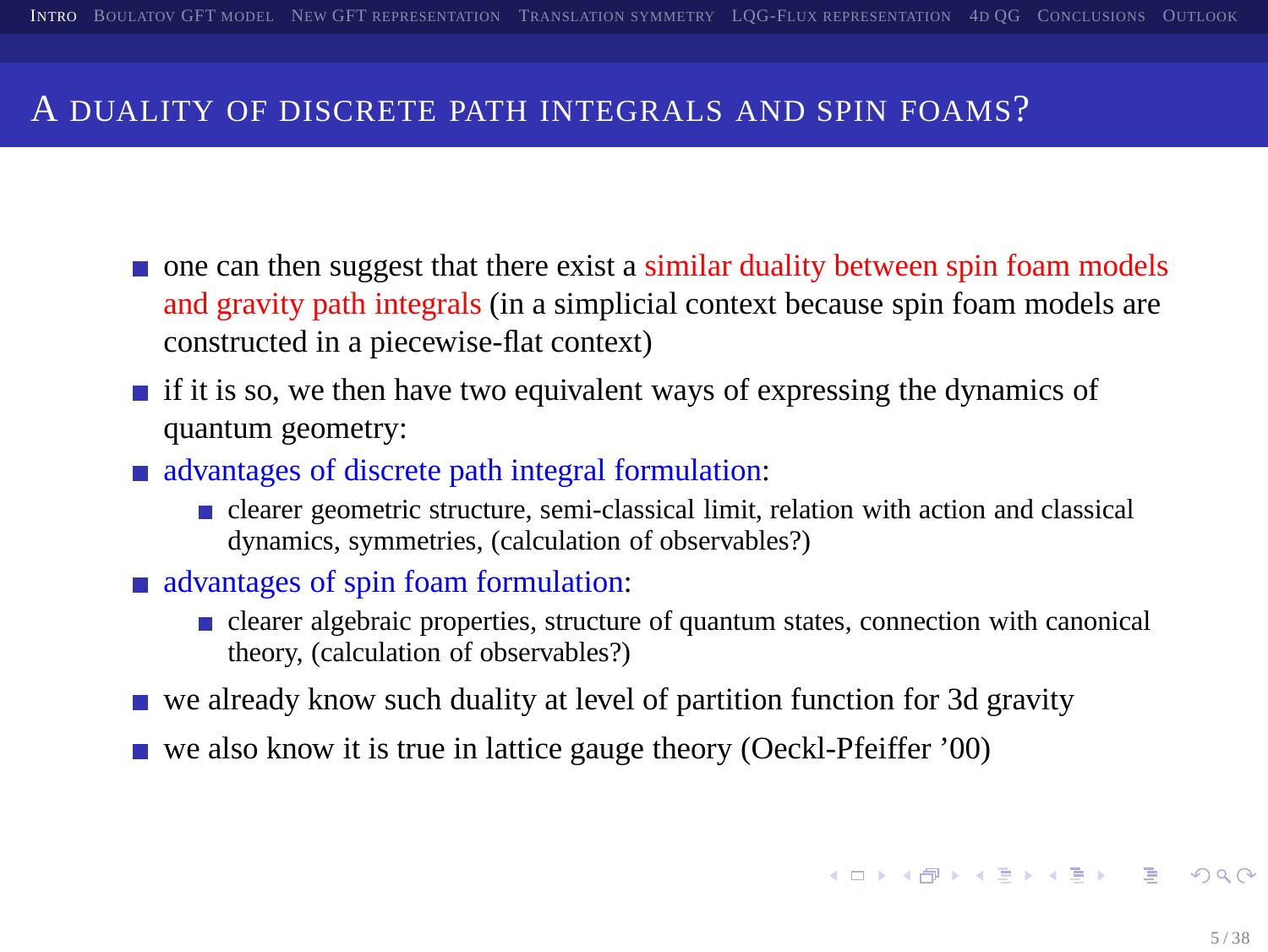#### 3D GRAVITY: SIMPLICIAL PATH INTEGRAL VS SPIN FOAM REPRESENTATION

The theory we want to quantize in simplicial and then spin foam formalism is:

$$
S(e,\omega) = \int_{\mathcal{M}} tr (e \wedge F(\omega))
$$

 $e^{I}(x) \in \mathfrak{su}(2)$  triad 1-form -  $\omega^{J}(x) \in \mathfrak{su}(2)$  connection 1-form with curvature  $F^{IJ}(\omega)$ introduce simplicial complex and its topological dual





<span id="page-5-0"></span>

discretize the continuum gravity variables on the discrete space:  $e(x) \rightarrow E_e = E_f = \int_e e(x) = E^i J_i \in \mathfrak{su}(2) \omega(x) \rightarrow h_L = e^{\int_L \omega} \in SU(2)$  $F(\omega) \rightarrow G_f = G_e = \prod_{L \in \partial f} h_L = e^{F_f} \in \text{SU}(2)$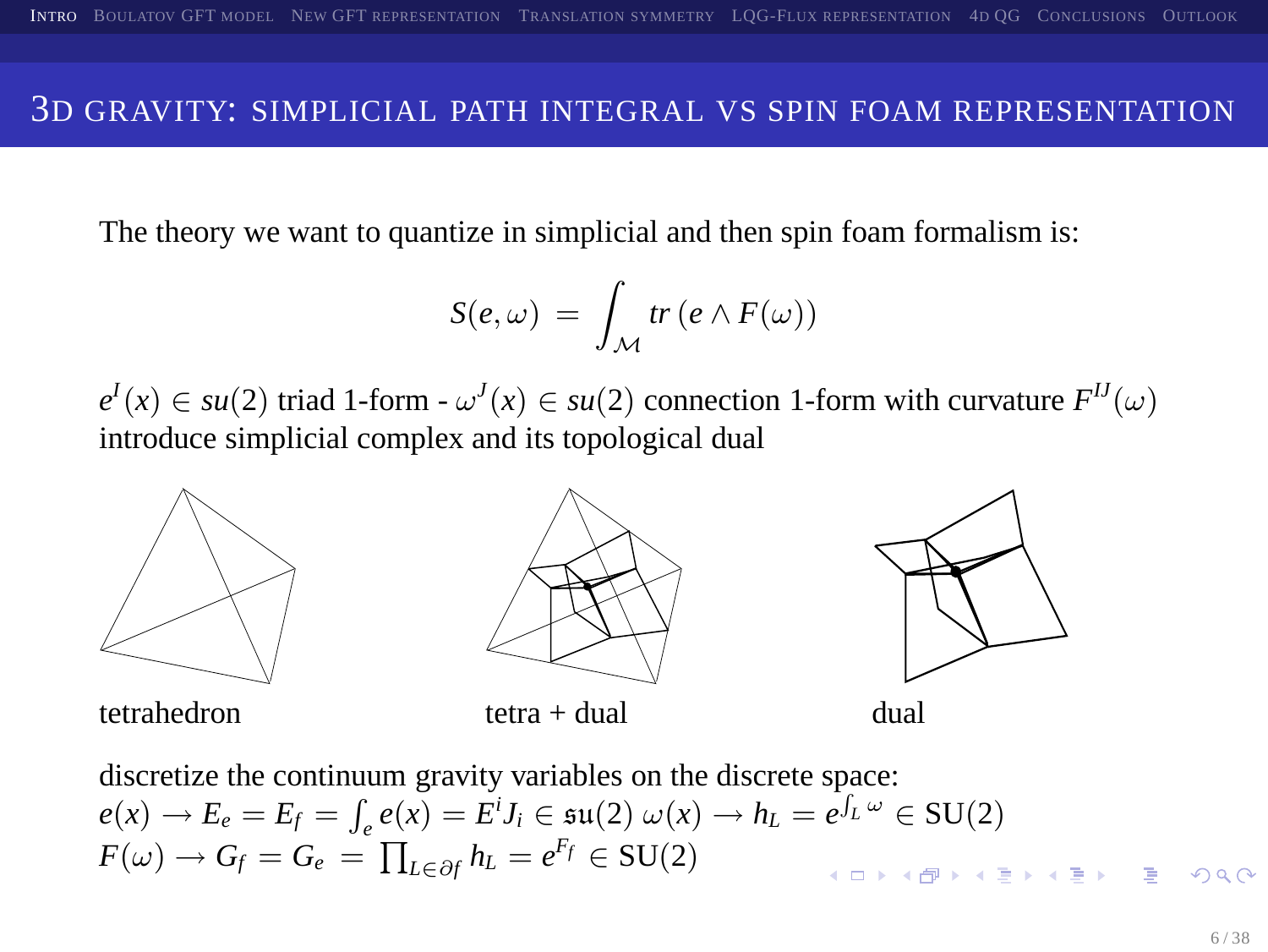#### 3D GFT AMPLITUDES AS SIMPLICIAL GRAVITY PATH INTEGRALS

define a discrete action for the discrete variables, corresponding (in equations, symmetries, naive continuum limit) to the continuum 3d gravity action:

$$
S(E,g) = \sum_{f \in \Gamma} tr(E_f G_f) = \sum_{e \in \Delta} tr(E_e G_e)
$$

define path integral for discrete theory:

<span id="page-6-0"></span>
$$
\mathcal{Z} = \prod_f \int_{s u(2)} dE_f \prod_L \int_{s U(2)} dh_L e^{i \sum_f r(E_f G_f)}
$$

the integral over the Lie algebra variables *E* can actually be computed:

$$
\mathcal{Z} = \prod_f \int_{\mathfrak{su}(2)} dE_f \prod_L \int_{\mathfrak{SU}(2)} dh_L e^{i \sum_f tr(F_f G_f)} = \prod_L \int_{\mathfrak{SU}(2)} dh_L \prod_f \delta(G_f(h_L))
$$

we can derive the corresponding spin foam model from the simplicial path integral; this shows that a spin foam model can simply be seen as a convenient re-writing of a simplicial gravity path integral when this is expressed in [con](#page-5-0)[nec](#page-7-0)[ti](#page-5-0)[on](#page-6-0) [\(](#page-7-0)[g](#page-1-0)[ro](#page-2-0)[u](#page-10-0)[p](#page-11-0)[\)](#page-1-0) [v](#page-2-0)[ar](#page-10-0)[ia](#page-11-0)[bl](#page-0-0)[es](#page-37-0)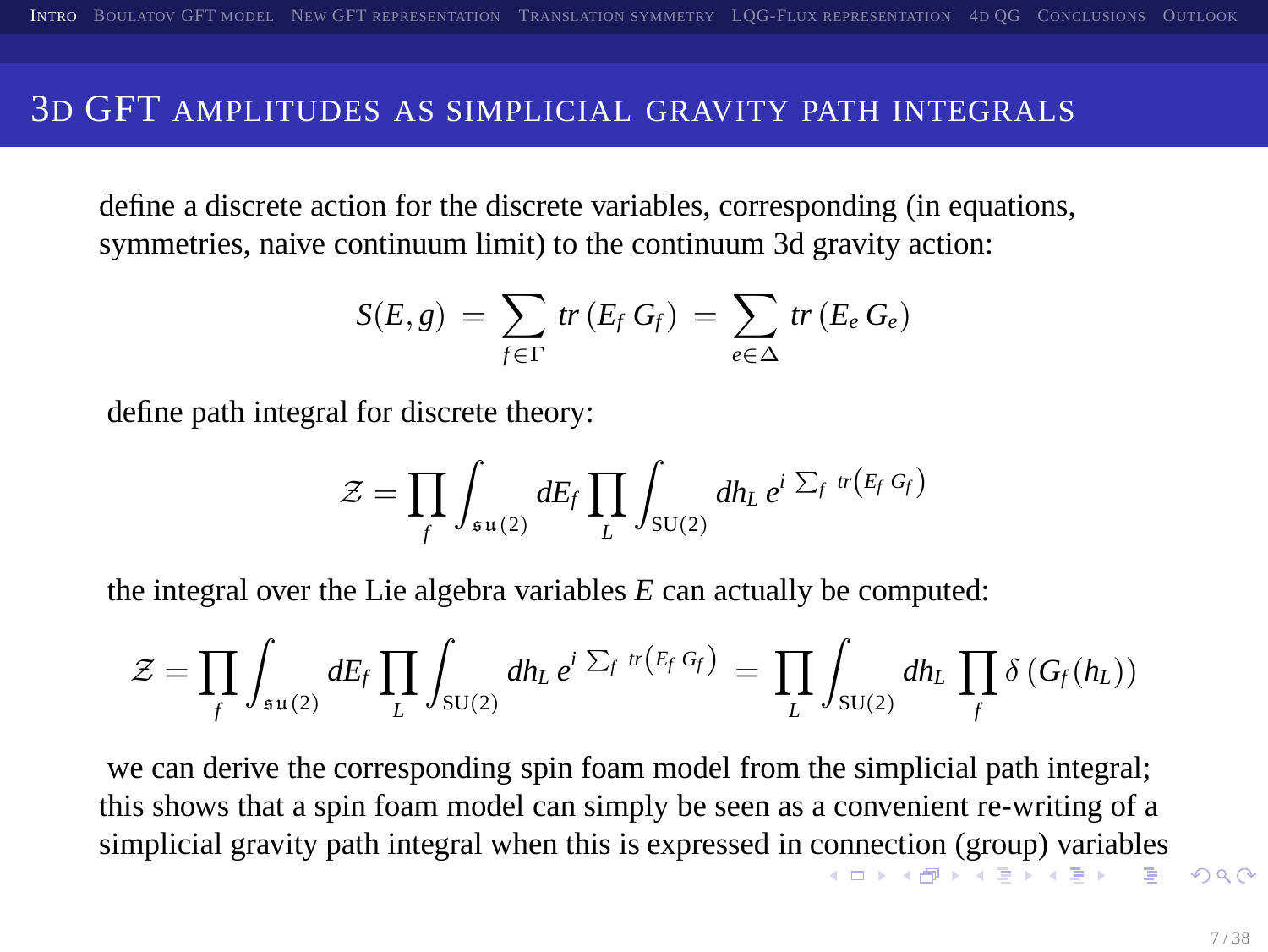## 3D SPIN FOAM QG

1) decompose *δ* in representations ( $\Delta_j = 2j + 1$ ) :  $\delta(G_f) = \sum_{j_f} \Delta_{j_f} \chi^{j_f}(G_f)$ 

2) decompose the characters in repr. functions  $\chi^{j_f}(\prod_L h_L) = \sum_{\{m\}} \prod_L D_{mm'}^{j_f}(h_L)$ 

$$
Z = \left(\prod_f \sum_{j_f} \Delta_{j_f}\right) \prod_L \int dh_L D^{j_{f_1}}_M(h_L) D^{j_{f_2}}_M(h_L) D^{j_{f_3}}_{mn}(h_L)
$$

3) do the integrals over  $SU(2)$ :

$$
\int_{\mathrm{SU}(2)} dh_L D^{j_1}_{kl}(h_L) D^{j_2}_{st}(h_L) D^{j_3}_{mn}(h_L) = C^{j_1\,j_2\,j_3}_{km} C^{j_1\,j_2\,j_3}_{lm}
$$

4) contract (do the sum) the 3*j*-symbols the final result is the Ponzano-Regge spin foam model:

<span id="page-7-0"></span>
$$
Z(\Gamma) = \left(\prod_f \sum_{j_f} \right) \prod_f \Delta_{j_f} \prod_v \left\{ \begin{array}{ccc} j_1 & j_2 & j_3 \\ j_4 & j_5 & j_6 \end{array} \right\}_v
$$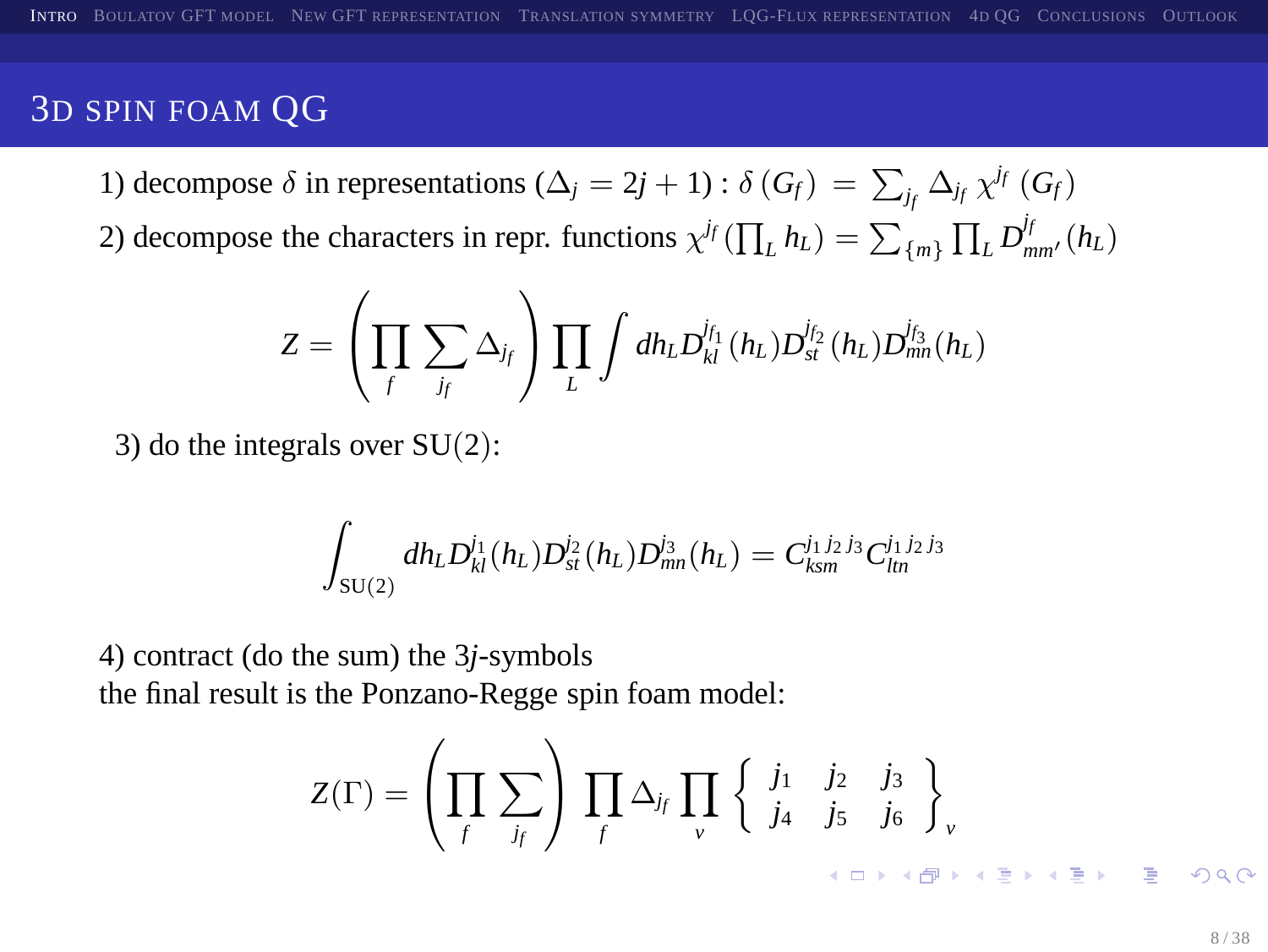## SIMPLICIAL GEOMETRY FROM SPIN FOAMS? THE ASYMPTOTIC LIMIT OF THE VERTEX AMPLITUDE

- **n** can we see the simplicial geometry (manifest in amplitudes written as simplicial gravity path integral) also in the spin foam representation? (heuristic)
- **from LQG:** *j<sub>e</sub>*'s label links of boundary spin networks, are eigenvalues of length operators, so characterize edge lengths at quantum level
- $\blacksquare$  in the simplicial gravity path integral (that uses only classical variables), this role is played by the (modulus of the) discrete triad (Lie algebra) variables *E<sup>e</sup>*
- $\blacksquare$  the relation between them should appear in the semi-classical approximation (quantum numbers go to classical variables)
- $\blacksquare$  if we take a semi-classical approximation of the simplicial gravity path integral (say, for single 3-simplex), for fixed (large)  $E_e$ , we expect to obtain something of the form

<span id="page-8-0"></span>
$$
A(E) \sim (.....) \left( e^{+i \sum_{e} tr(E_e G_e(E))} + e^{-i \sum_{e} tr(E_e G_e(E))} \right)
$$

where  $S_R = \sum_e tr(E_e G_e(E))$  is Regge action, depending only on edge lengths

because semi-classical approximation amounts, for fixed *Ee*, to approximating amplitude with solutions of the equation enforcing [met](#page-7-0)r[ici](#page-9-0)[ty](#page-7-0) [of](#page-8-0) [t](#page-9-0)[h](#page-1-0)[e](#page-2-0) [c](#page-10-0)[o](#page-11-0)[nn](#page-1-0)[e](#page-2-0)[c](#page-10-0)[ti](#page-11-0)[on](#page-0-0)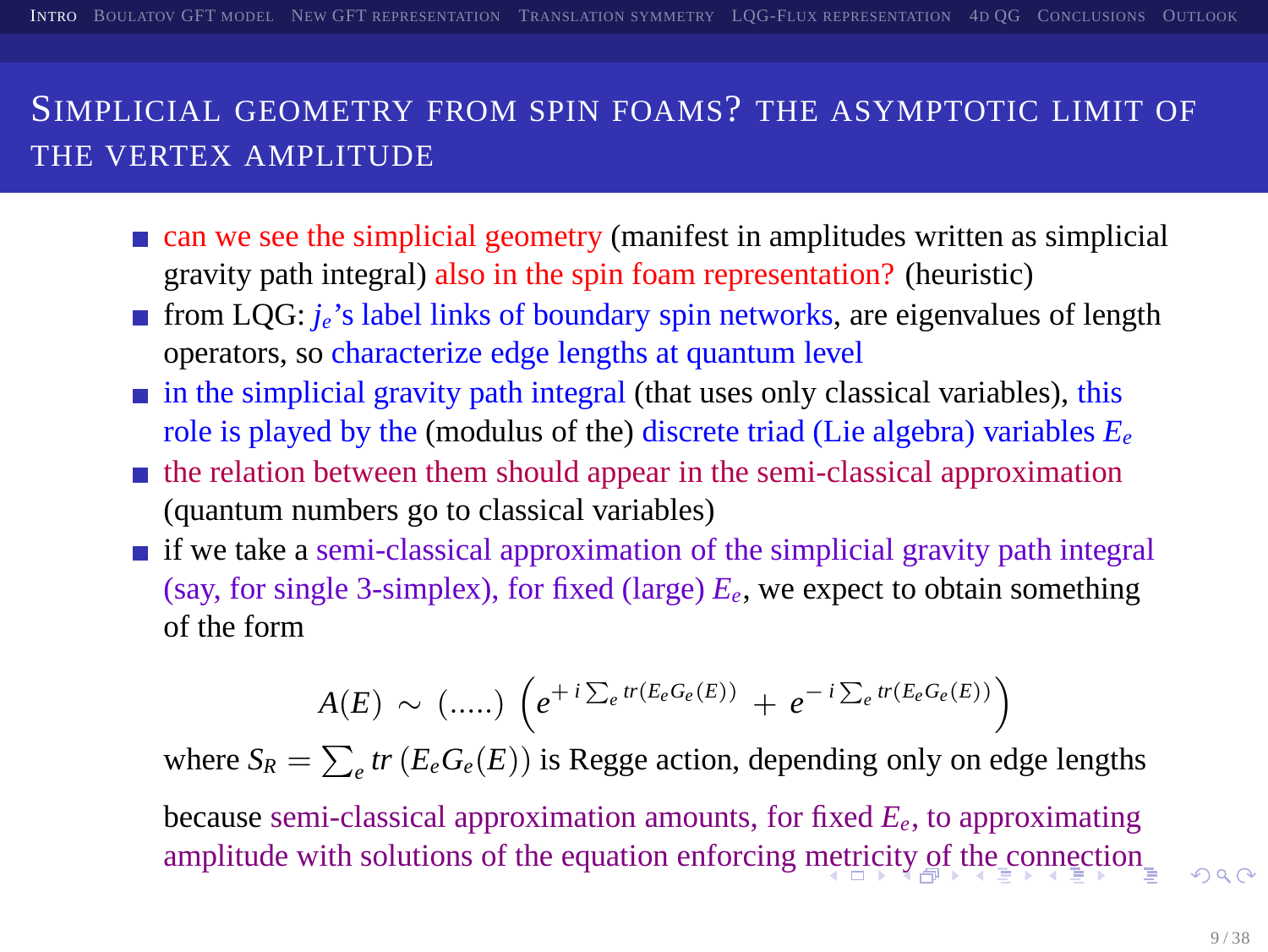#### THE ASYMPTOTIC LIMIT OF THE VERTEX AMPLITUDE

now we look at the spin foam expression:

one can show, for a single vertex (tetrahedron), that for large, fixed *j*'s:

$$
\begin{cases} j_1 & j_2 & j_3 \\ j_4 & j_5 & j_6 \end{cases}_{\nu*} \simeq \cos S_R(l_e) \simeq e^{iS_R} + e^{-iS_R}
$$

where  $S_R(l_e = 2j + 1)$  is the Regge action for simplicial gravity, with edge lengths given by  $2j_e + 1$ 

thus amplitudes in spin foam representation match expected form of semi-classical simplicial gravity path integral

it means that the connection degrees of freedom have a good semi-classical geometry (metricity correctly imposed)

this confirms the geometric meaning of the quantum variables  $j_e$  and

<span id="page-9-0"></span>suggests in itself (if we didn't have it already) a simplicial gravity formulation of same spin foam amplitudes **KORKARA CERKER ORA**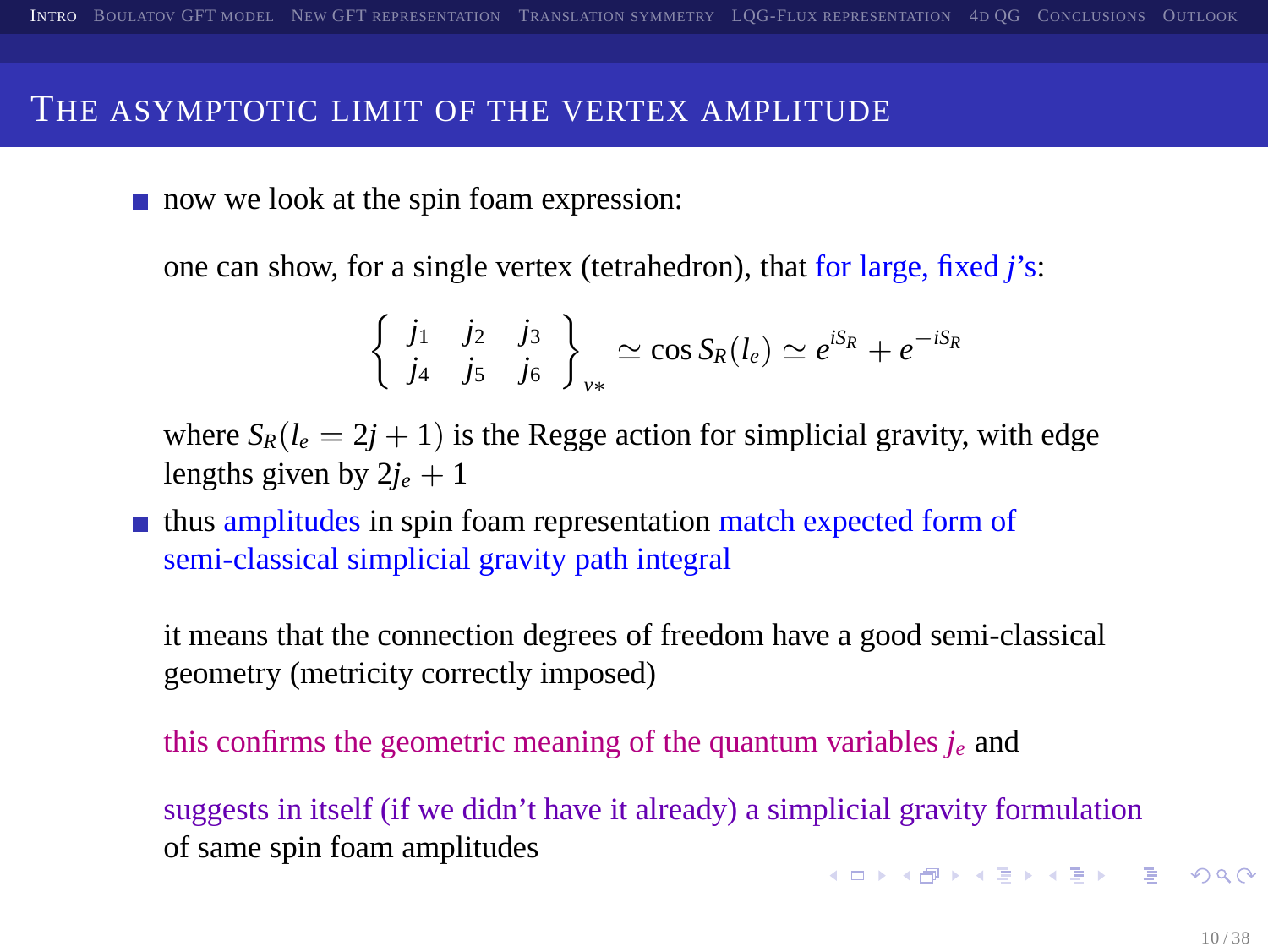#### REALIZING THE DUALITY IN FULL....

Not enough:

- $\blacksquare$  in 3d: need to go beyond partition function, no duality at the level of quantum states or observables, no clear duality for transition amplitudes
- no analogous (complete) path integral representation (derivation) for 4d models (EPR(L)), not beyond partition function for BC (measure unclear) or FK models (no obvious relation with standard BF theory) (Livine-Bonzom 08, Bonzom 09)
- no definition of mapping between the two representations no duality

Convenient/promising setting to realize the duality is Group Field Theory:

- GFTs are interpreted as 2nd quantized theories
	- of simplicial geometry and
	- $\blacksquare$  of canonical LQG (QFT of spin networks)

( field  $\phi$  represents "2nd quantized (D-1)-simplex or spin net vertex")

- **FD** are 2-complexes  $\Gamma$  topologically dual to simplicial complexes  $\Delta$
- FD amplitudes have interpretation of covariant implementation of dynamics of simplices/spin nets, thus expected to be related to path integrals for simplicial quantum gravity but can also be -always- represented as Spin Foam models
- <span id="page-10-0"></span>other: new take on LQG dynamics, complete definition of SF models, topology change, use of QFT language and techniques, ....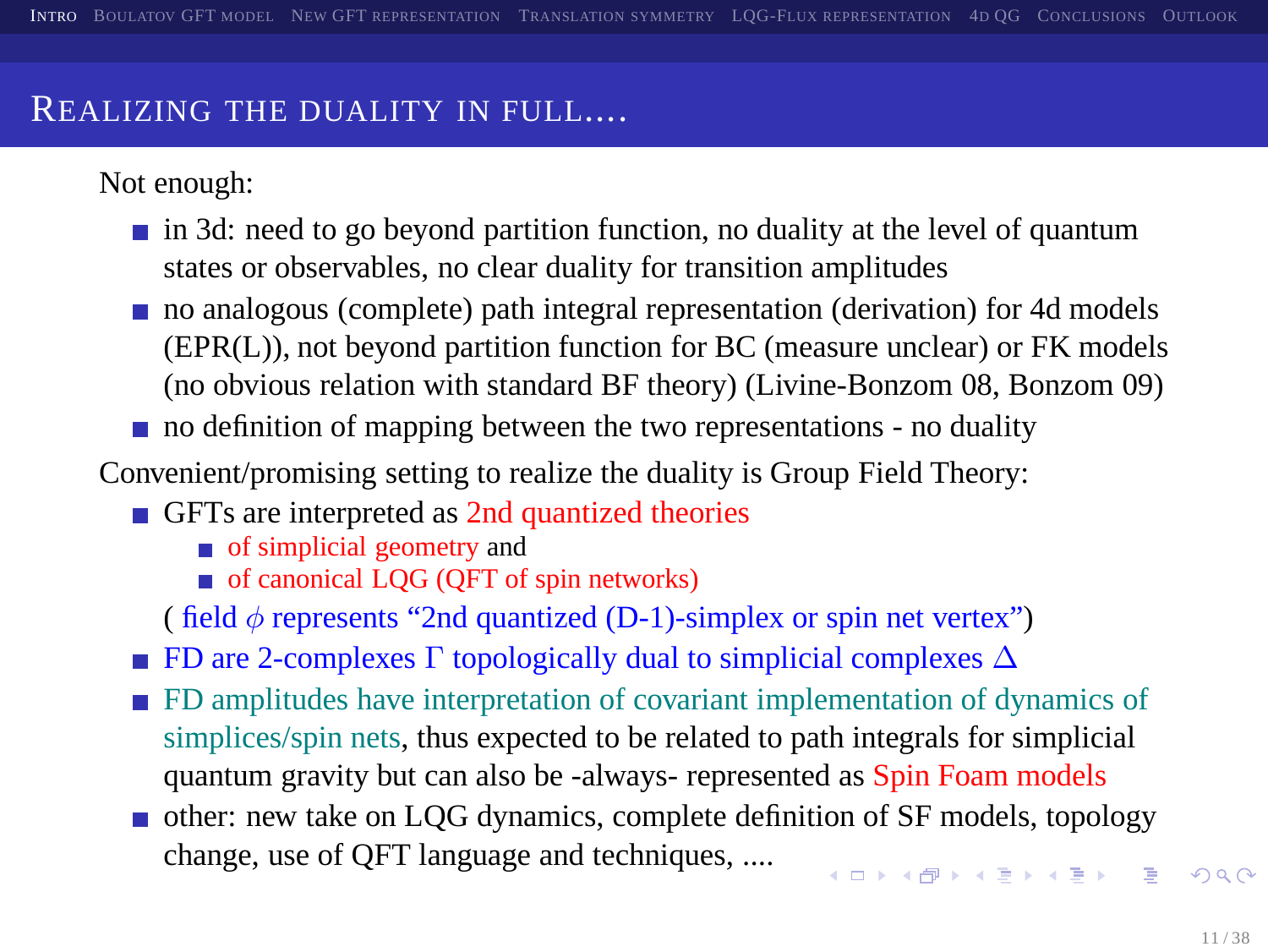#### 3D RIEMANNIAN QUANTUM GRAVITY AS A GFT - BOULATOV MODEL

- $G = SU(2)$ , Real field:  $\phi(g_1, g_2, g_3) = \phi(g_1g, g_2g, g_3g) : SU(2)^{\times 3} \to \mathbb{R}$
- $\bullet$   $\phi$  corresponding to LQG cylindrical function (connection representation) invariance imposed by projection:  $\phi(g_1, g_2, g_3) = \int dh \Phi(g_1 h, g_2 h, g_3 h)$
- the action is:



quantum theory defined by perturbative expansion of partition function:

$$
Z = \int \mathcal{D}\phi \, e^{iS[\phi]} = \sum_{\Gamma} \frac{\lambda^{N_{\Gamma}}}{sym[\Gamma]} \, Z(\Gamma)
$$

■ Feynman diagrams dual to 3d simplicial complexes, with Feynman amplitudes:

<span id="page-11-0"></span>
$$
Z(\Gamma) \,=\, \prod_{L\in\,\Gamma} \int\,d h_L\,\,\prod_f\,\delta(\prod_{L\in\partial f}\,h_L) \qquad \qquad \ \ \, \hskip1cm \newline\text{if}\,\,h_L\in\mathcal{H}\, \hbox{ and } \qquad \ \ \, \forall\,k\in\mathbb{N}\, \hbox{ and } \qquad \ \ \, \exists\,k\in\mathbb{N}\, \hbox{ and } \qquad \ \ \, \exists\,k\in\mathbb{N}\, \hbox{ and } \qquad \ \ \, \exists\,k\in\mathbb{N}\, \hbox{ and } \qquad \ \ \, \exists\,k\in\mathbb{N}\, \hbox{ and } \qquad \ \ \, \exists\,k\in\mathbb{N}\, \hbox{ and } \qquad \ \ \, \exists\,k\in\mathbb{N}\, \hbox{ and } \qquad \ \ \, \exists\,k\in\mathbb{N}\, \hbox{ and } \qquad \ \ \, \exists\,k\in\mathbb{N}\, \hbox{ and } \qquad \ \ \, \exists\,k\in\mathbb{N}\, \hbox{ and } \qquad \ \ \, \exists\,k\in\mathbb{N}\, \hbox{ and } \qquad \ \ \, \exists\,k\in\mathbb{N}\, \hbox{ and } \qquad \ \ \, \exists\,k\in\mathbb{N}\, \hbox{ and } \qquad \ \ \, \exists\,k\in\mathbb{N}\, \hbox{ and } \qquad \ \ \, \exists\,k\in\mathbb{N}\, \hbox{ and } \qquad \ \ \, \exists\,k\in\mathbb{N}\, \hbox{ and } \qquad \ \ \, \exists\,k\in\mathbb{N}\, \hbox{ and } \qquad \ \ \, \exists\,k\in\mathbb{N}\, \hbox{ and } \qquad \ \ \, \exists\,k\in\mathbb{N}\, \hbox{ and } \qquad \ \, \exists\,k\in\mathbb{N}\, \hbox{ and } \qquad \ \ \, \exists\,k\in\mathbb{N}\, \hbox{ and } \qquad \ \ \, \exists\,k\in\mathbb{N}\, \hbox{ and } \qquad \ \, \exists\,k\in\mathbb{N}\, \hbox{ and } \qquad \ \
$$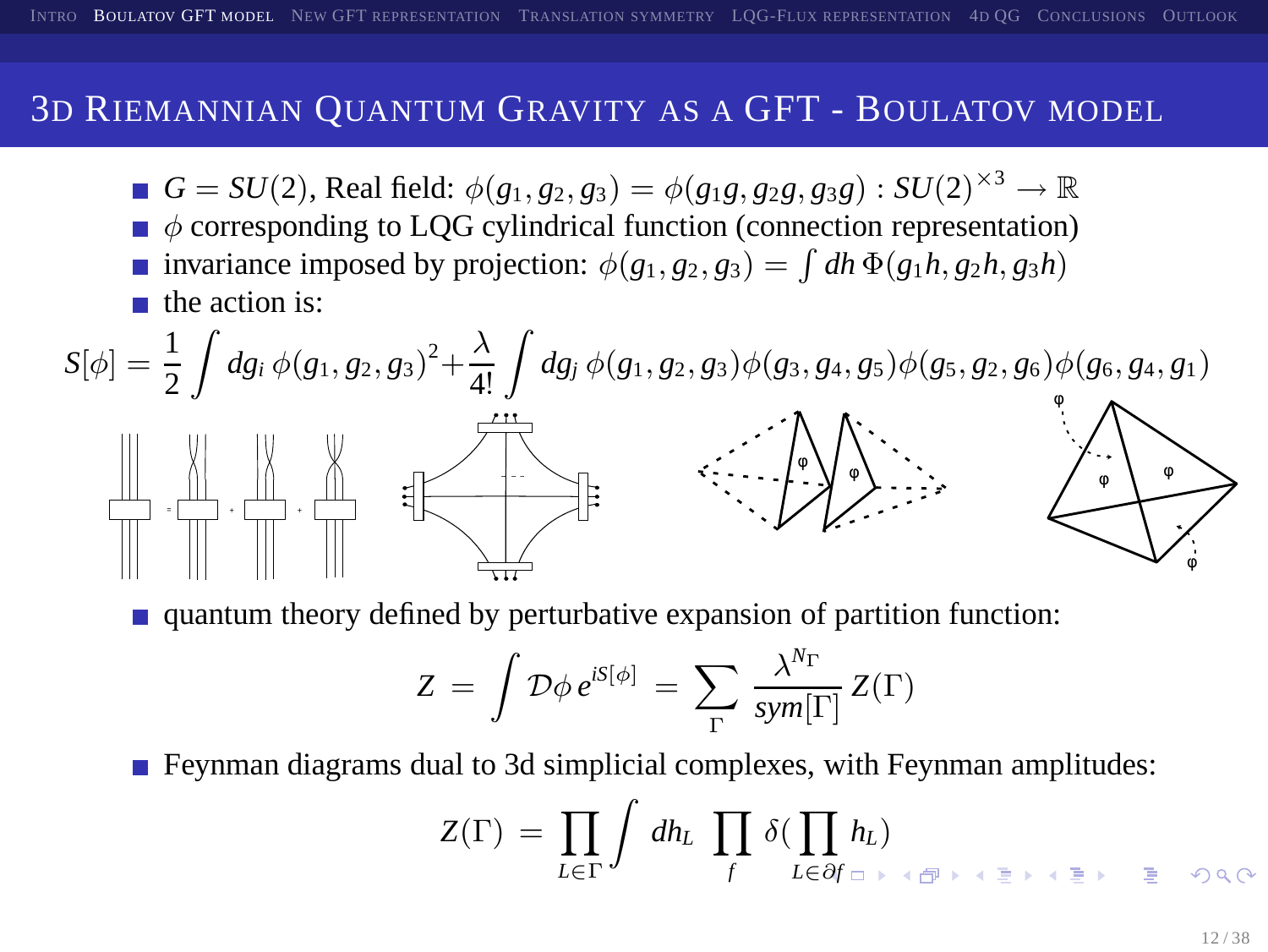#### BOULATOV GFT MODEL - REPRESENTATION SPACE

we can repeat the same calculation in representation space, expanding the field over  $SU(2)^3$  in representations *j* 

$$
\phi(g_1, g_2, g_3) = \sum_{j_1, j_2, j_3} \phi_{m_1 m_2 m_3}^{j_1 j_2 j_3} D_{m_1 l_1}^{j_1}(g_1) D_{m_2 l_2}^{j_2}(g_2) D_{m_3 l_3}^{j_3}(g_3) C_{l_1 l_2 l_3}^{j_1 j_2 j_3}
$$

■ analogous to spin network representation of LQG wave function

 $\blacksquare$  the end result for the Feynman amplitude is:

$$
Z(\Gamma) = \left(\prod_f \sum_{j_f} \right) \prod_f (2j_f+1) \prod_v \left\{ \begin{array}{ccc} j_1 & j_2 & j_3 \\ j_4 & j_5 & j_6 \end{array} \right\}
$$

so, one finds that:

$$
Z(\Gamma) = \prod_{L} \int dg_{L} \prod_{f} \delta(\prod_{L \mid f} g_{L}) = \left(\prod_{f} \sum_{j_{f}}\right) \prod_{f} (2j_{f} + 1) \prod_{v} \left\{ \begin{array}{ccc} j_{1} & j_{2} & j_{3} \\ j_{4} & j_{5} & j_{6} \end{array} \right\}
$$

 $\blacksquare$  still, full simplicial path integral representation is missing: no triad (metric) variables in the formalism - only group elements or quantum numbers

- difficult to read out simplicial geometry in quantum amplitudes or in GFT action
- difficult to study semi-classical approximation
- difficult to identify symmetries at GFT level (e.g. translation symmetry of BF)
- <span id="page-12-0"></span>in trying to move to 4d: difficult to impose simplicit[y \(P](#page-11-0)l[eb](#page-13-0)[an](#page-11-0)[ski](#page-12-0)[\)](#page-13-0) [co](#page-10-0)[n](#page-11-0)[st](#page-12-0)[ra](#page-13-0)[in](#page-10-0)[t](#page-11-0)[s](#page-12-0)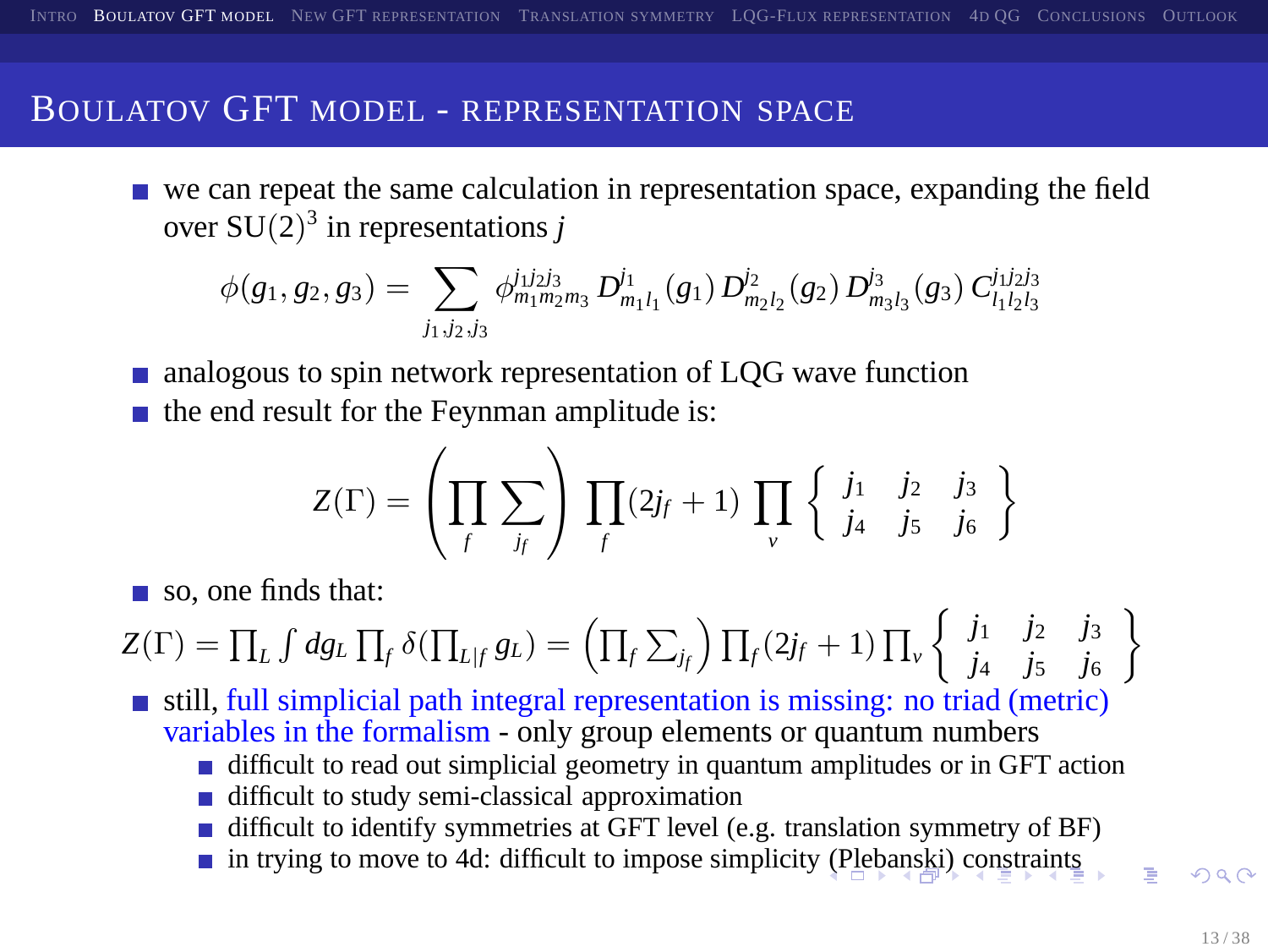#### Metric representation for GFTs, simplicial path integrals and spin foam models

work in progress:

- A. Baratin, D. Oriti non-commutative metric representation of GFTs
- A. Baratin, F. Girelli, D. Oriti translation symmetry of BF theory at GFT level
- A. Baratin, B. Dittrich, D. Oriti, J. Tambornino flux representation of kinematical LQG states
- A. Baratin, D. Oriti GFT construction of 4d simplicial gravity path integrals and spin foam models

based on previous work and ideas on:

- GFT and simplicial gravity path integrals [Livine-Oriti, '02; Oriti, '05; Oriti, '06; Oriti-Tlas, '07; Oriti, '09; Oriti-Tlas, to appear]
- non-commutative Fourier transform [Majid,'00; Livine-Freidel, '05; Noui, '06, Joung-Mourad-Noui, '06, Freidel-Majid, '07]
- Lagrangian approach to spin foam models and discrete geometric conditions [Livine-Bonzom, '08; Conrady-Freidel, '08, Conrady-Freidel, 08, Oriti, '09; Bonzom, '09, Bonzom, '09]
- **projected spin networks [Livine, '02; Alexandrov-Livine, '02; Alexandrov, '08]**
- coupling of 4-si[m](#page-12-0)plices and extended GFT formalism [[Liv](#page-14-0)[in](#page-12-0)[e-O](#page-13-0)[r](#page-14-0)[iti](#page-12-0)[,](#page-13-0)  $\frac{1}{2}$ [0[5](#page-19-0)[\]](#page-12-0)

<span id="page-13-0"></span> $\eta$ are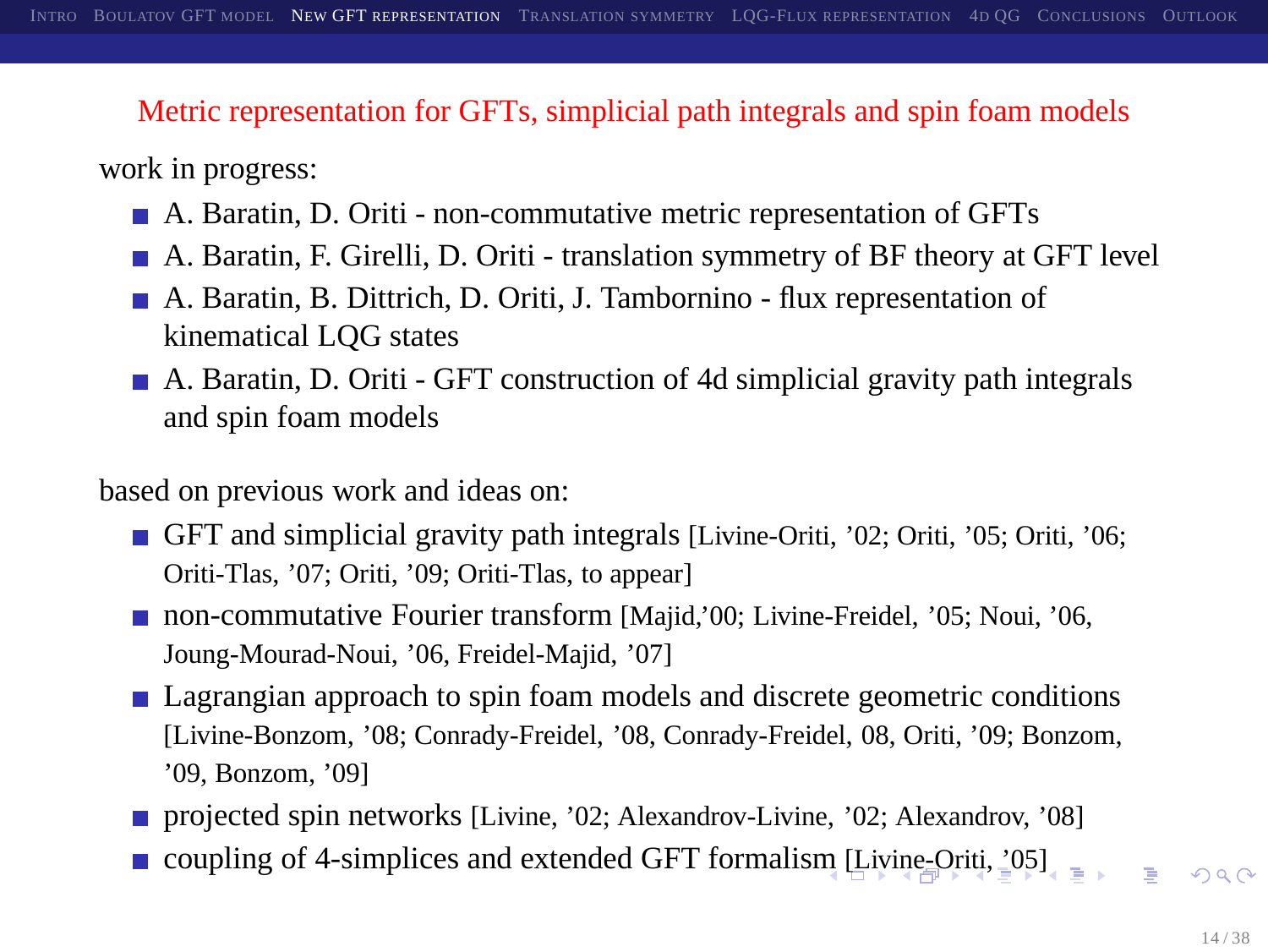#### PRELIMINARIES: NON-COMMUTATIVE FOURIER TRANSFORM

- consider the non-commutative  $\mathfrak{su}(2)$  Lie algebra with basis  $[\sigma_i, \sigma_j] = i\epsilon_{ijk}\sigma_k$
- on such non-commutative space, one can define non-commutative plane waves  $e_g(x)$ , forming basis of functions on Lie algebra  $\simeq$  functions on  $\mathbb{R}^3$  endowed with a star product "\*" reflecting the non-commutativity of algebra:
	- consider the group element  $g \in SU(2)$  and the Lie algebra element  $x \in SU(2)$ , and define:  $e_g(x)$ :  $\mathfrak{su}(2) \times \mathrm{SU}(2) \to \mathbb{C}$ :  $(x, g) \to e^{i \frac{1}{2} Tr(xy)}$  (fundamental representation)
	- $\blacksquare$  this leads to a non-commutative Fourier transform:  $C(SU(2)) \rightarrow C_*(\mathbb{R}^3) \sim C(\mathfrak{su}(2))$

<span id="page-14-0"></span>
$$
\phi(x) = \int_{SU(2)} dg \, \phi(g)e_g(x) = \int_{SU(2)} dg \, \phi(g) \, e^{i\frac{1}{2}Tr(xg)}
$$

 $\blacksquare$  with star product defined on plane waves to respect the group multiplication, as:

$$
(e_{g_1} * e_{g_2}) (x) = e^{i \frac{1}{2} Tr(xg_1)} * e^{i \frac{1}{2} Tr(xg_2)} = e^{i \frac{1}{2} Tr(xg_1g_2)} = e_{g_1g_2}(x)
$$

and by linearity on generic functions

- the same NC Fourier transform can be inverted (some issues with  $SU(2)$  vs  $SO(3)$ ):  $\phi(g) = \int d\vec{x} \, (\phi * e_{g^{-1}})(x)$
- note: extension to Spin(4) ~ SU(2) × SU(2) is str[aig](#page-13-0)h[tfo](#page-15-0)[r](#page-13-0)[wa](#page-14-0)[rd](#page-15-0)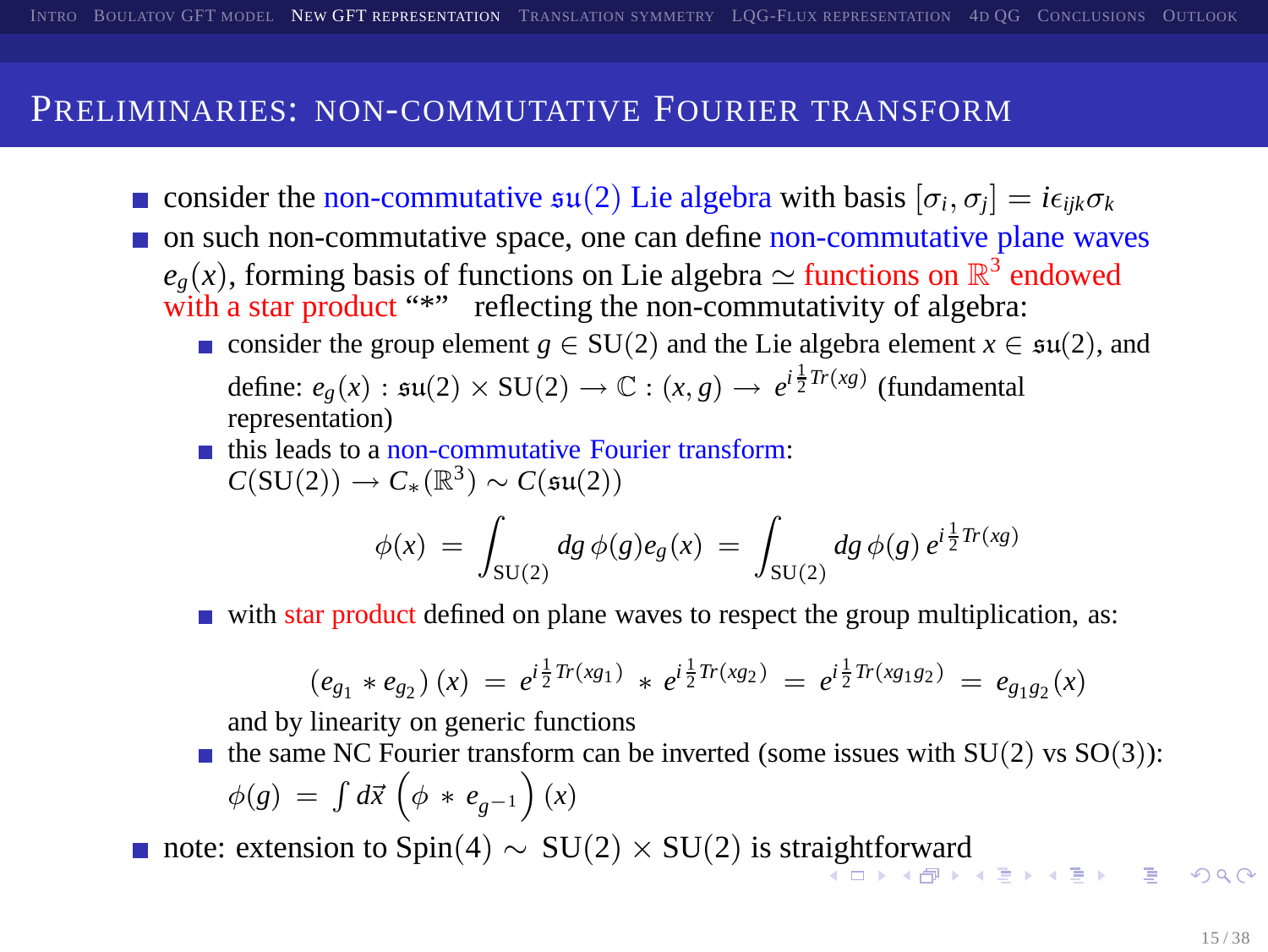## PRELIMINARIES: NON-COMMUTATIVE FOURIER TRANSFORM

- note:  $C_*(\mathbb{R}^3)$  is space of functions on  $\mathbb{R}^3$  with finite resolution, whose usual Fourier transform has bounded momenta
- one has delta functions:  $\delta(g) = \int dx e_g(x)$   $\delta_x(y) = \int dg e_{g^{-1}}(x) e_g(y)$ important:  $\int dy (\delta_x * \phi)(y) = \int dy (\phi * \delta_x)(y) = \phi(x) \quad \delta(0) < \infty$  $\phi(g^{-1}) \to \phi(-x)$
- crucial for later calculations:

$$
(\phi \cdot \phi)(h) = \int_{SU(2)} dg \, \phi(g) \, \phi(h^{-1}g) = \int_{\mathbb{R}^3} dxdy \, (\phi *_{x} G(\cdot, \cdot) *_{y} \phi)(x, y)
$$
  
with 
$$
G(x, y) = (\delta_{-x} * e_{h})(y) = (e_{h} * \delta_{-h^{-1}xh})(y)
$$

- $\blacksquare$  idea: use non-commutative Fourier transform to turn GFTs into non-commutative field theories on Lie algebras (B-variables)
- note: in BF, holonomy and B variables are canonically conjugate; in LQG, (smeared) triad (B) variables do not commute
- extension of NC Fourier transform to functions on  $SU(2)^{D}$  is immediate:

<span id="page-15-0"></span>
$$
\phi(x_1,..,x_D) = \int dg_1..dg_D \phi(g_1,...,g_D) e_{g_1}(x_1)....e_{g_D}(x_D)
$$
  

$$
\phi(g_1,..,g_D) = \int dx_1..dx_D \left(\phi *_{1,..,D} e_{g_1^{-1}}.....e_{g_D^{-1}}\right) \left(\chi_1,...,\chi_D\right) \iff \Rightarrow \phi \in \mathcal{E}
$$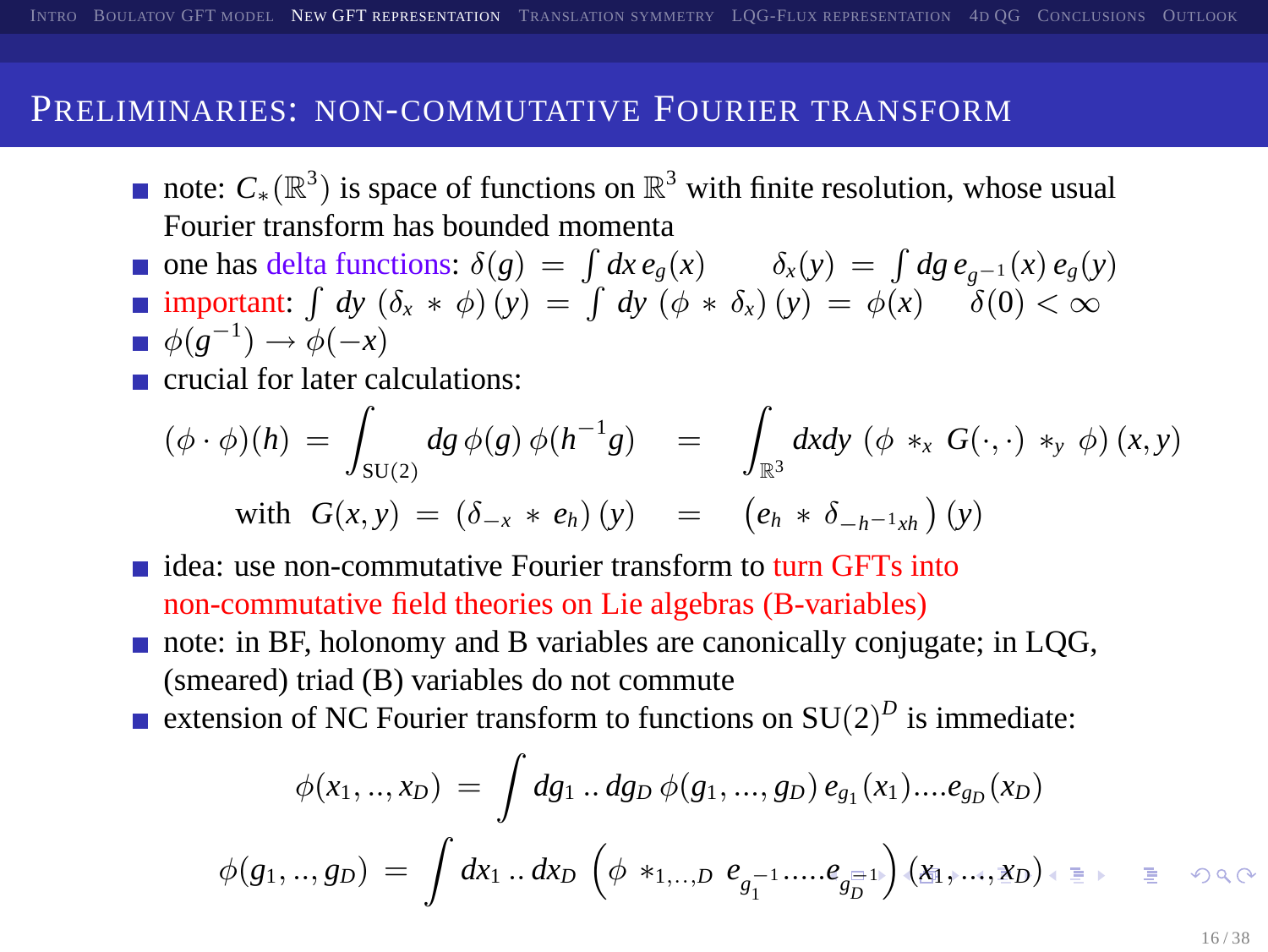#### A NEW REPRESENTATION FOR THE BOULATOV 3D GRAVITY MODEL

■ 
$$
G = SU(2)
$$
, real field:  $\phi(g_1, g_2, g_3) = \int dh \Phi(hg_1, hg_2, hg_3)$ 

action is

$$
S[\phi] = \frac{1}{2} \int dg_i \, \phi(g_1, g_2, g_3)^2 + \frac{\lambda}{4!} \int dg_j \, \phi(g_1, g_2, g_3) \phi(g_3, g_4, g_5) \phi(g_5, g_2, g_6) \phi(g_6, g_4, g_1)
$$

**a** after NC Fourier transform:

$$
(C * \phi)(B_1, B_2, B_3) = " \delta(B_1 + B_2 + B_3) \phi(B_1, B_2, B_3)" =
$$
  
= 
$$
\int dg_1 ... dg_D \phi(g_1, g_2, g_3) e_{g_1}(B_1) e_{g_2}(B_2) e_{g_3}(B_3) =
$$
  
= 
$$
\int dg_1 ... dg_D \int dh \phi(h^{-1}g_1, h^{-1}g_2, h^{-1}g_3) e_{g_1}(B_1) e_{g_2}(B_2) e_{g_3}(B_3) =
$$
  
= 
$$
\left(\int dh (e_h \otimes e_h \otimes e_h) * \phi\right) (B_1, B_2, B_3)
$$

<span id="page-16-0"></span>geometry: triangle (field) characterized by triads  $B_i$  associated to its edges note: the presence of the projector/constraint  $C =$  closure of edge triads makes it a 2nd order (metric) theory **A DIA K PIA SA K PIA SA K PIA K PIA SA PIA SA PIA SA PIA SA PIA SA PIA SA PIA SA PIA SA PIA SA PIA SA PIA SA P**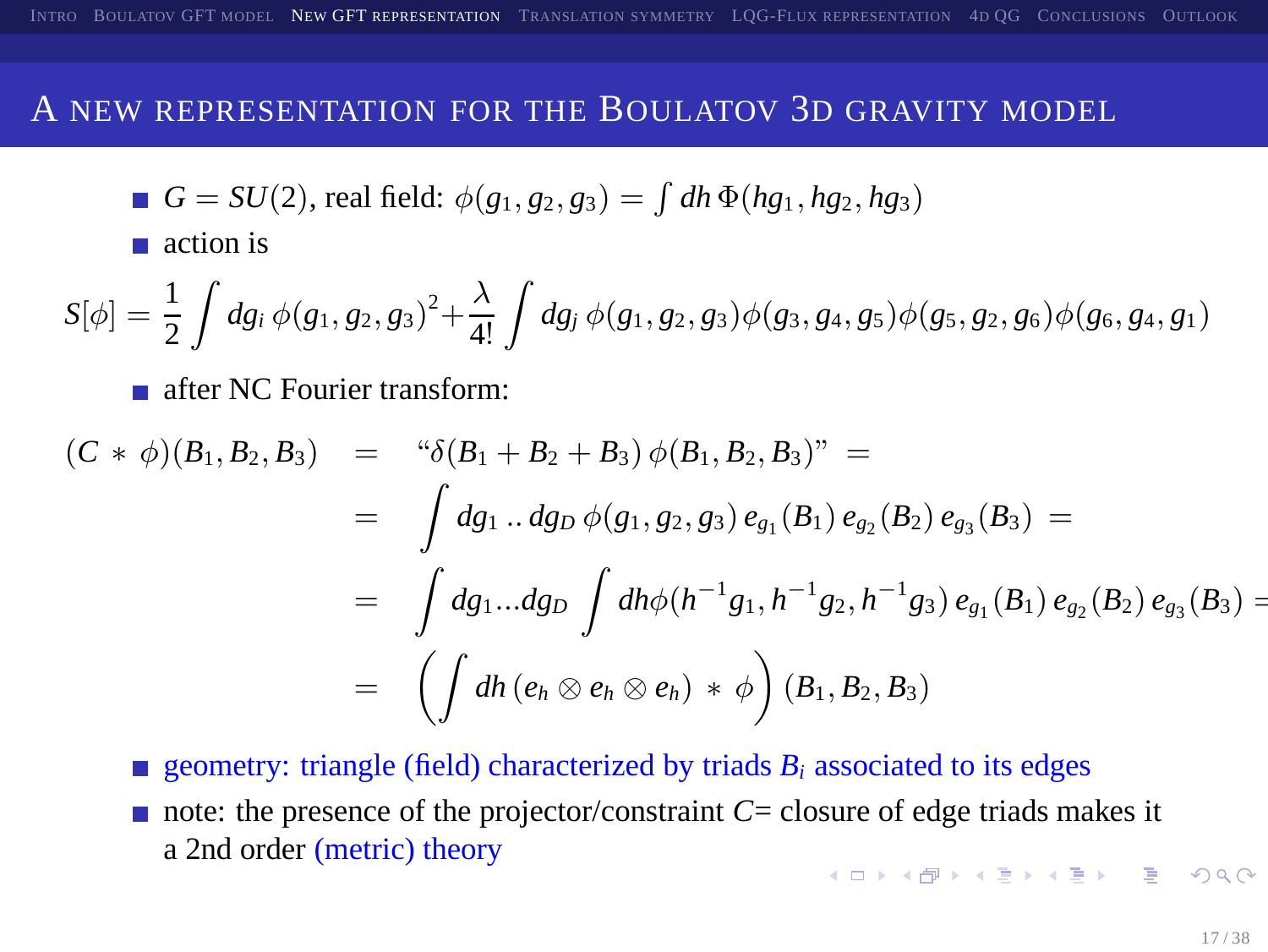#### A NEW REPRESENTATION FOR THE BOULATOV 3D GRAVITY MODEL

action can be re-written in *B* basis using NC Fourier transform of the field  $\phi$  $\blacksquare$  kinetic part takes the form:

$$
\mathcal{K}(\phi) \ = \ \prod_i \int_{\mathbb{R}^3} d B_i d \tilde{B}_i \int_{\mathrm{SU}(2)} dh \left( \phi \ast_{B_i} \ \prod_i G_h(\cdot, \cdot) \ast_{\tilde{B}_i} \phi \right) (B_i, \tilde{B}_i)
$$

 $G(B_i, B_i) = (e_h * \delta_{-h^{-1}B_ih})(\tilde{B}_i)$  replace the  $\delta$  functions of group picture

- interaction term can be nicely expressed graphically, and presents a function  $G(B_i^{\tau}, B_i^{\tau'})$  in place of  $\delta$  over the group, with combinatorial pattern of a simplex; in place of *h* above, one finds  $h_{\tau\sigma}h_{\tau/\sigma}^{-1}$ ; meaning:  $B_i^{\tau}$  and  $B_i^{\tau'}$ *i* associated to same edge *i* in two different triangles/fields  $\tau$  and  $\tau'$  are identified after parallel transport through center of tetrahedron  $\sigma$  by means of connection *h*
- we can compute the Feynman amplitudes  $Z(\Gamma)$  (the -same-  $Z(\Gamma)$  of the Boulatov model) in new representation, taking into account the ∗-product structure (fundamental non-commutativity)
- construction: (ordered) composition of 2-point functions  $G(\cdot, \cdot)$  on Lie algebra, dual to usual convolution of delta functions on the g[rou](#page-16-0)[p](#page-18-0)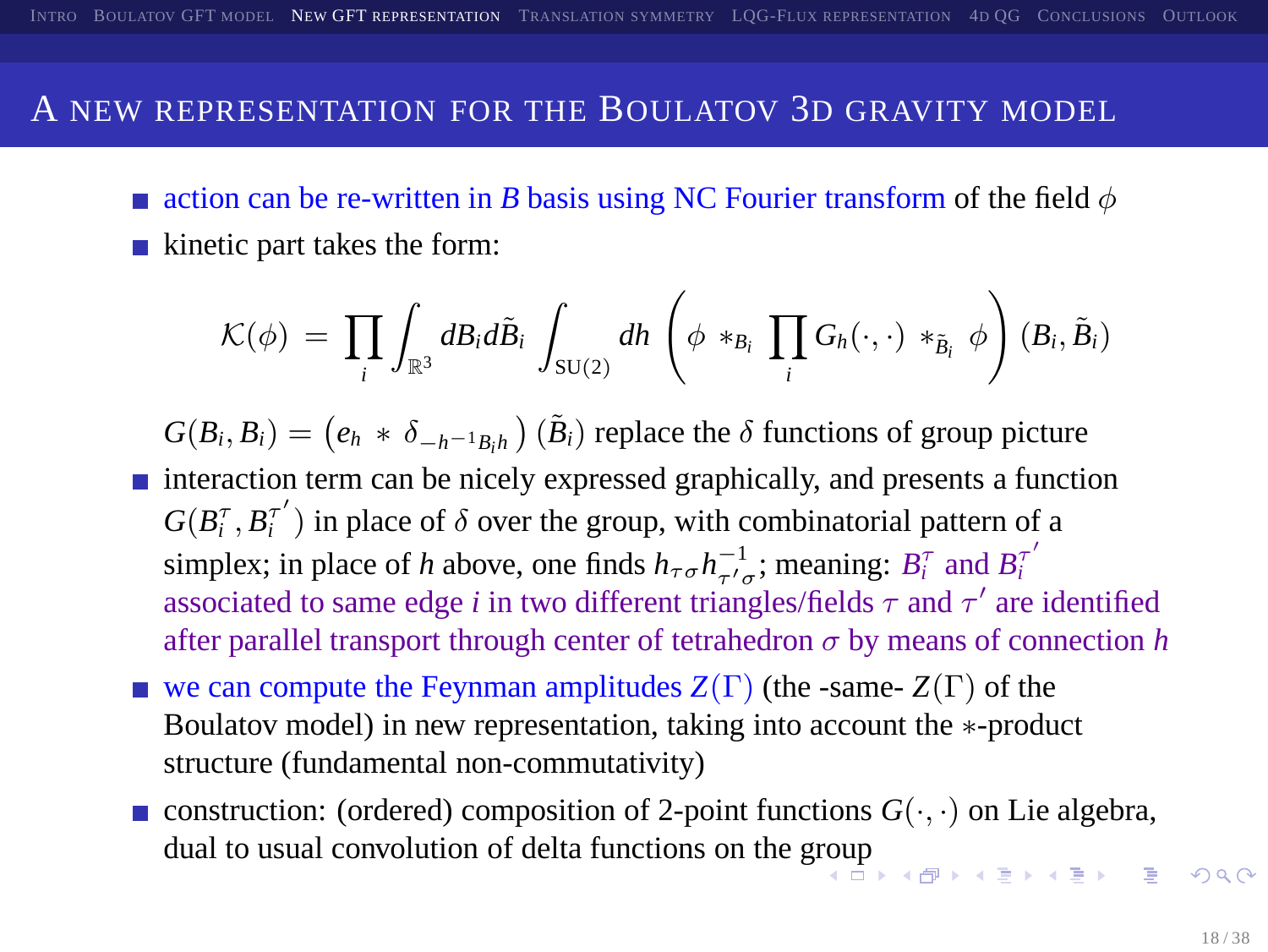## SIMPLICIAL 3D GRAVITY PATH INTEGRAL FROM BOULATOV GFT

 $\blacksquare$  the result is (! little abuse of notation !):

$$
Z(\Gamma) = \prod_{f} \int_{\mathbb{R}^3} dB_f \prod_L \int_{SU(2)} dh_L \prod_{f} \left( e^{i\frac{1}{2} Tr(B_f H_f)} * \delta_{H_f^{-1}B_f H_f}(B_f) \right)
$$

3d gravity simplicial path integral! - Lie algebra variables  $B_f$  correctly identified with the discrete triad associated to each edge

- additional constraint:  $\delta_{H_f^{-1}B_fH_f}(B_f)$ :
	- non-commutative analogue of constraint  $\delta(B_f H_f B_f H_f^{-1})$ , which can be easily rewritten as delta function on group, and interpreted as constraint on connection
	- imposes that holonomy  $H_f$  lies in the plane orthogonal to the edge to which  $B_f$  is associated (characterizing Levi-Civita connection)
	- its meaning nicely identified in presence of boundary (e.g. single 3-simplex) with fixed  $B_f$  on boundary: it constrains the angles characterizing the connection elements  $h$  to be the dihedral angles corresponding to the  $B_f$ 's (characterizing Levi-Civita connection)
- note: model contains more than 1st order BF theory
- <span id="page-18-0"></span>same construction can be repeated for 4d BF theory, with same result (but no geometric interpretation of *B* or *h* variables) **KORKA EXKEY EL VAN**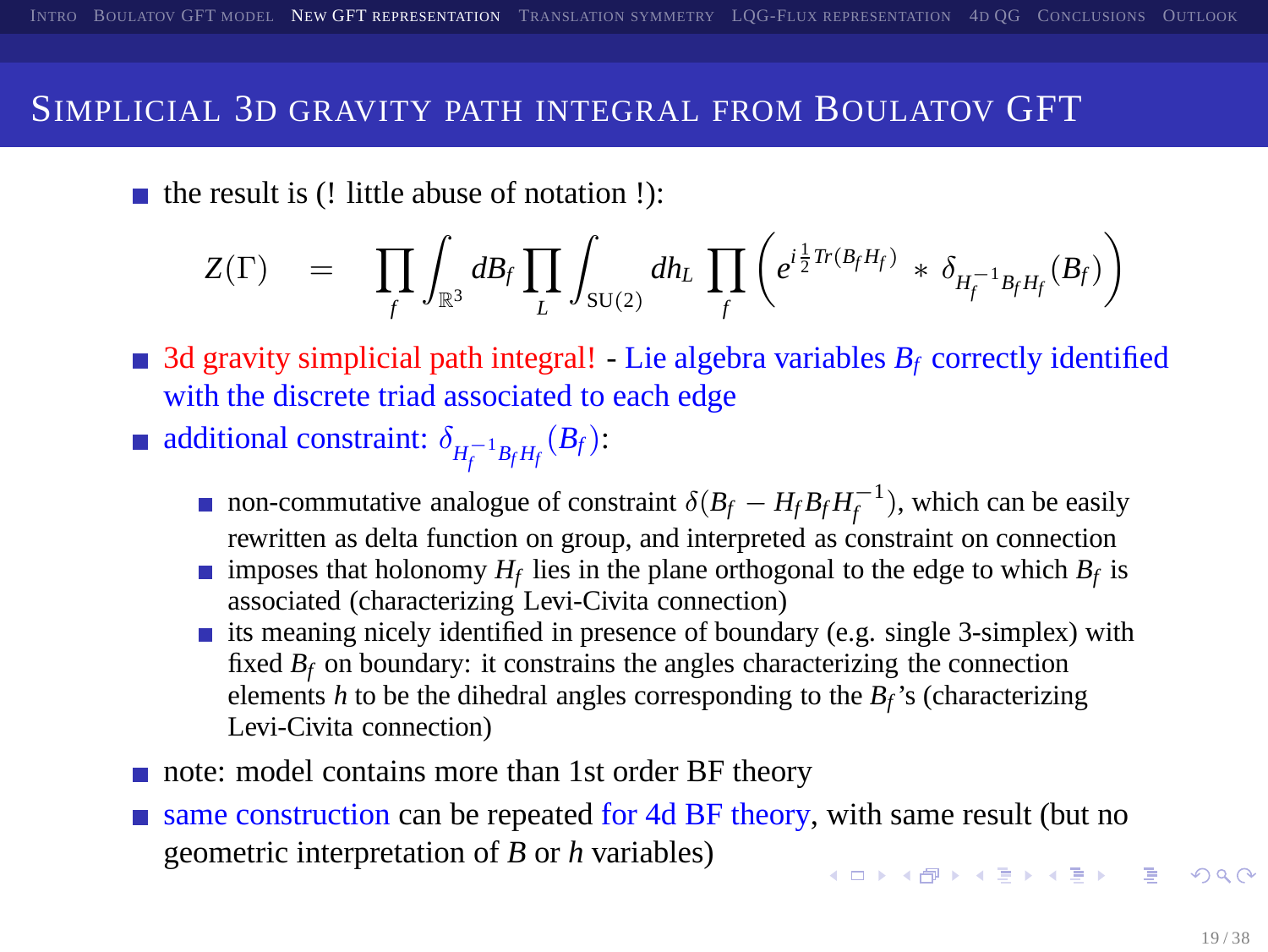#### TRANSLATION SYMMETRY IN 3D BF THEORY AND IN GFT

Continuum 3d BF theory possesses three type of symmetries

- translation symmetry:  $\delta_{\phi}^{T} e = d_{\omega} \phi$   $\delta_{\phi} \omega = 0$   $\phi = \mathfrak{su}(2)$ -valued scalar
- local rotation symmetry:  $\delta_{\Lambda}^{R} e = [e, \Lambda]$   $\delta_{\Lambda}^{R} \omega = d_{\omega} \Lambda$   $\Lambda \in \mathfrak{su}(2)$
- diffeomorphism symmetry:

 $\delta_{\xi}^{D} e = d(\iota_{\xi} e) + \iota_{\xi} (de)$   $\delta_{\xi}^{D} \omega = d(\iota_{\xi} \omega) + \iota_{\xi} (d\omega)$   $\xi$  vector field

 $\blacksquare$  they are not independent:

 $\delta^D_\xi e = \delta^T_{\iota_\xi e} e + \delta^R_{\iota_\xi \omega} e + \iota_\xi (d_\omega e) \quad \delta^D_\xi \omega = \delta^T_{\iota_\xi \omega} \omega + \delta^R_{\iota_\xi \omega} \omega + \iota_\xi (F(\omega))$ 

on-shell (classically) diffeos obtained by combination of translation and rotation In discrete 3d BF theory diffeos are broken (Dittrich-Bahr '09) but leave residual symmetry (Freidel-Louapre '02):

discrete translation symmetry:

<span id="page-19-0"></span> $B_e \rightarrow B_e + \phi_{v1} + [\Omega_{v1}(g_L), \phi_{v1}] - \phi_{v2} - [\Omega_{v2}(g_L), \phi_{v2}]$ 

discrete rotation symmetry:  $B_e(\sigma) \to k_{\sigma} B_e(\sigma) k_{\sigma}^{-1}$   $g_L \to k_{\sigma 1} g_L k_{\sigma 2}^{-1}$ 

Rotation symmetry easily identified in Boulatov GFT in terms of group elements Difficult to identify translation symmetry, in absence of a [B-](#page-18-0)r[ep](#page-20-0)[r](#page-18-0)[ese](#page-19-0)[nt](#page-20-0)[a](#page-18-0)[ti](#page-19-0)[o](#page-21-0)[n](#page-22-0)<br> $\longleftrightarrow$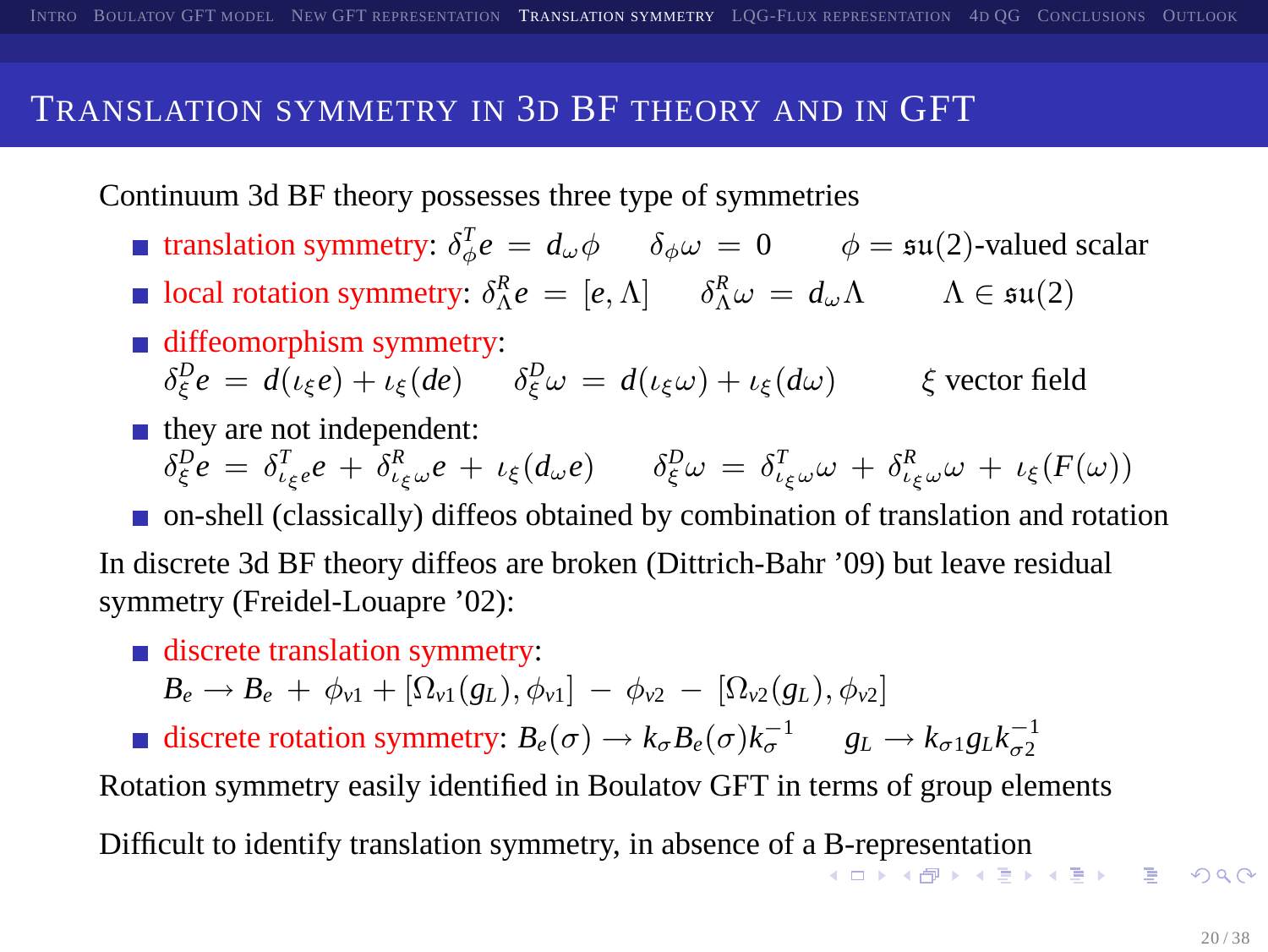### TRANSLATION SYMMETRY IN BOULATOV MODEL

We now have a B-representation for the GFT action

$$
S = \int [dB_i](\phi * \phi)(B_1, B_2, B_3) +
$$
  
+  $\frac{\lambda}{4!} \int dB \rbrack \rbrack^4 \phi(B_1, B_2, B_3) * \phi(B_3, B_4, B_5) * \phi(B_5, B_2, B_6) * \phi(B_6, B_4, B_1)"$ 

■ We define first a simple transformation of the GFT field (for  $\epsilon_e \in \mathfrak{su}(2)$ ):

$$
\left(T_{\varepsilon_e}\phi\right)\left(B_1,B_2,B_3\right) \,=\, \left(T_{\varepsilon_e}\triangleright\phi\right)\left(B_1,B_2,B_3\right) \,=\, \phi(B_1+\varepsilon_1,B_2+\varepsilon_2,B_3+\varepsilon_3)
$$

with the transformation parameters, one per edge *e* of the triangle corresponding to  $\phi$ , restricted to satisfy  $\sum_{e=1,2,3} \epsilon_e = 0$  because of closure constraint *C* 

- $\blacksquare$  Kinetic term invariant  $\int\left[dB_{e}\right]\left(T_{\epsilon_{e}}\phi\ast T_{\tilde{\epsilon}_{e}}\phi\right)\left(B_{1},B_{2},B_{3}\right)\int\left[dB_{e}\right]\left(\phi\ast\phi\right)\left(B_{1},B_{2},B_{3}\right)$  iff  $\epsilon_{e}=\tilde{\epsilon}_{e}$ (locality)
- Interaction term imposes further restriction on the transformation parameters:

<span id="page-20-0"></span>
$$
\epsilon_e\,=\,\tilde{\epsilon}_e\,=\,\epsilon_{\nu_e^1}-\epsilon_{\nu_e^2}
$$

w[he](#page-21-0)re $v_e^{1,2}$  $v_e^{1,2}$  $v_e^{1,2}$  are the two vertices of the triangulation j[oin](#page-19-0)[ed](#page-19-0) [b](#page-19-0)[y t](#page-20-0)he ed[g](#page-21-0)e  $e$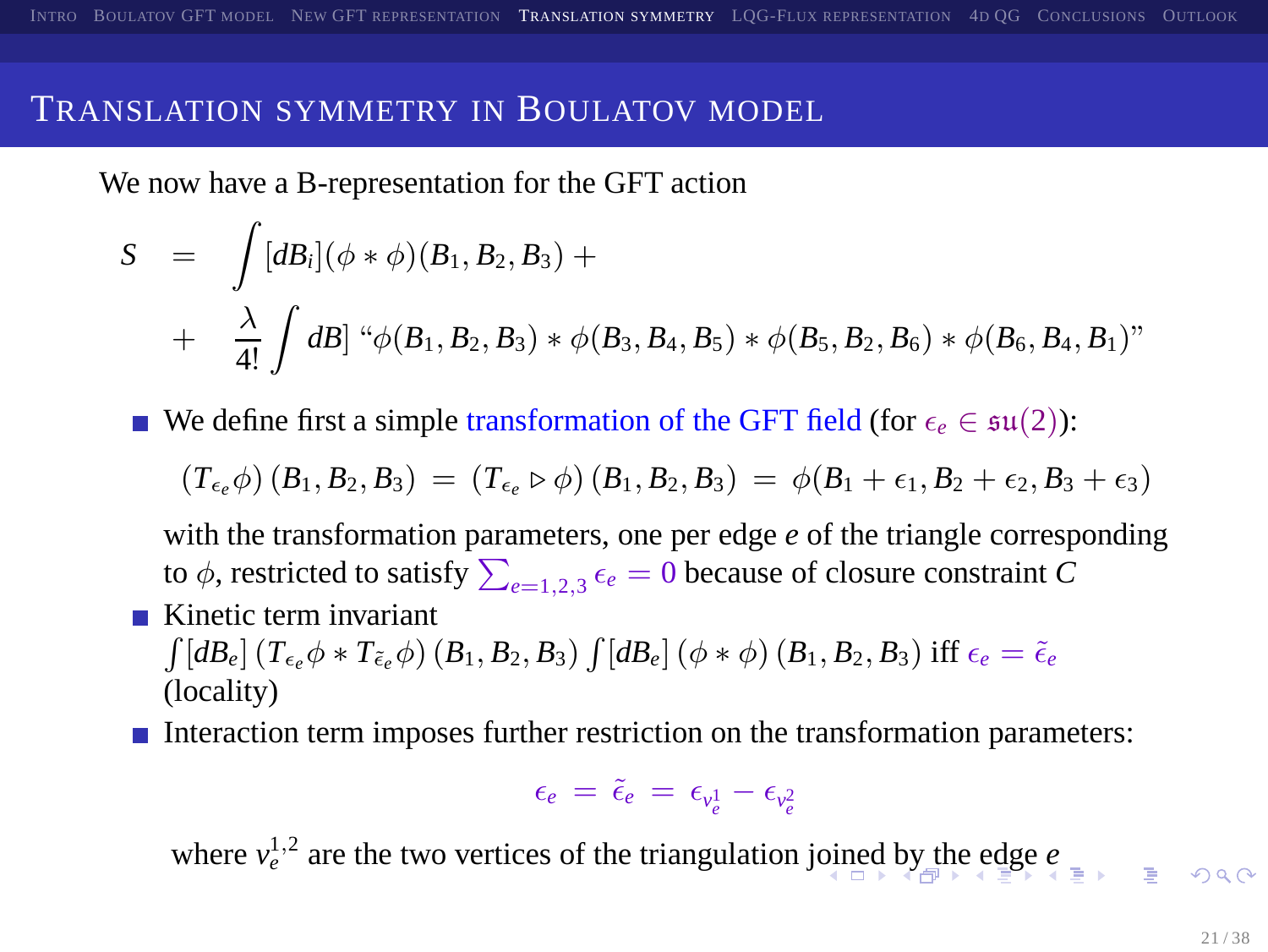- the resulting transformation is generated by Lie algebra elements located at the vertices of the triangulation affecting simultaneously 3 field arguments (edges), thus common to 3 fields (triangles) in the interaction (tetrahedron) (everything is here expressed in the frame of the tetrahedron)
- $\blacksquare$  the resulting transformation of the field is a symmetry of the GFT action
- $\blacksquare$  it can be verified that it indeed corresponds to the translation symmetry at the level of the Feynman amplitudes (simplicial BF path integrals)
- note: what was a (discretized) local gauge symmetry in the Feynman amplitude (2nd quantized theory of discrete gravity), is a global symmetry at the level of the GFT (in line with the 3rd quantization interpretation)
- $\blacksquare$  the presence of the above symmetry suggests a change of variables in each GFT field:  $B_e \rightarrow B_\nu$ , leading to a new "multi-local" form of the interaction, making the symmetry manifest:

<span id="page-21-0"></span>
$$
\int [dB_{\nu}] \ ^{\alpha}\phi(B_{a},B_{b},B_{c}) \ast \phi(B_{a},B_{b},B_{d}) \ast \phi(B_{b},B_{c},B_{d}) \ast \phi(B_{d},B_{b},B_{a})"
$$

note: the closure constraint, satisfied by the fields in the GFT action, is discrete equivalent of  $d_{\omega}B_e = 0$ , thus this GFT symmetry is closer to diffeomorphisms than the 1st order BF translation symmetry **A DIA K PIA SA K PIA SA K PIA K PIA SA PIA SA PIA SA PIA SA PIA SA PIA SA PIA SA PIA SA PIA SA PIA SA PIA SA P**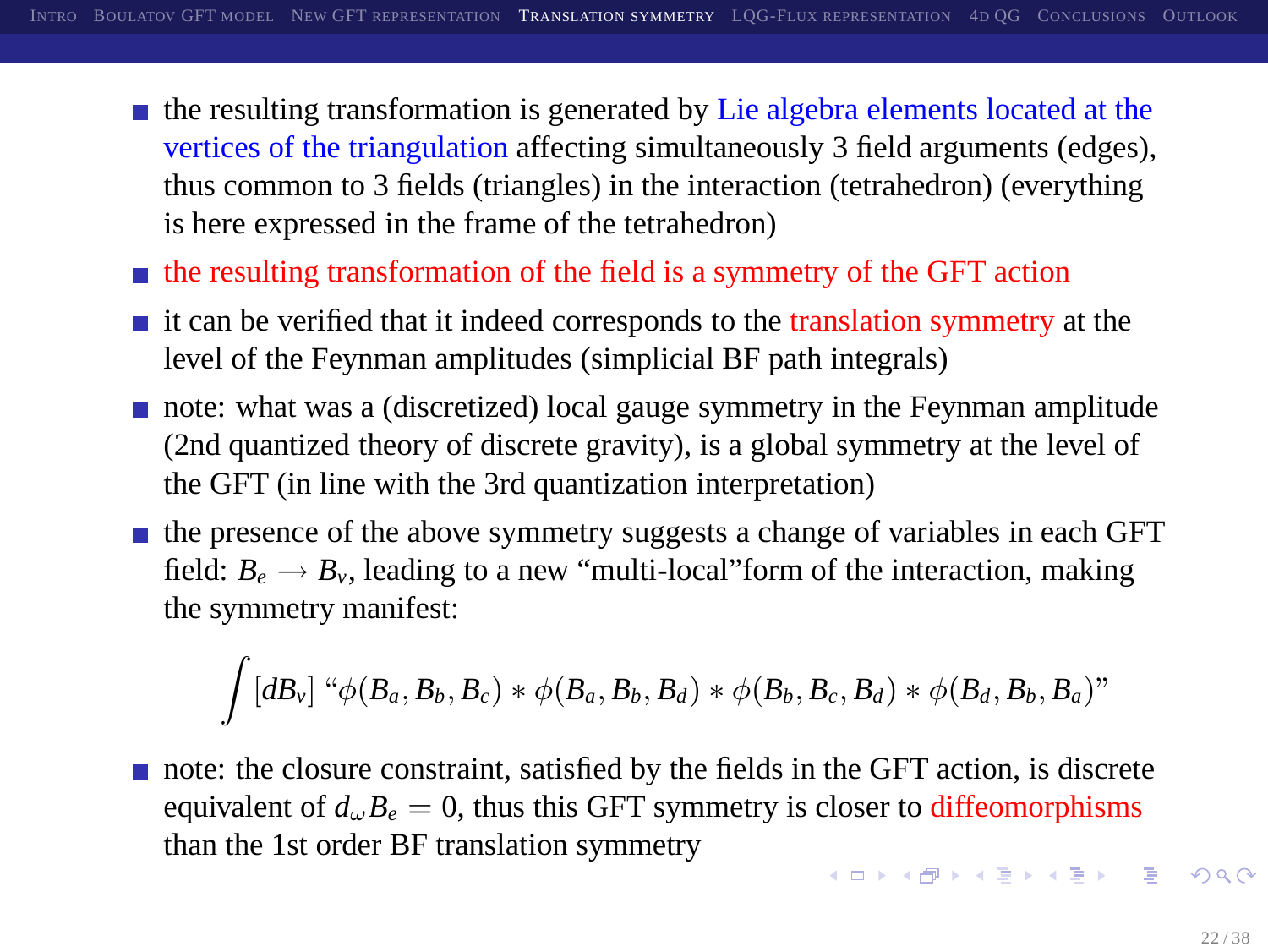### A FLUX REPRESENTATION FOR LQG KINEMATICAL STATES

This non-commutative metric representation of the GFT suggests a similar triad/flux representation for general LQG kinematical states in 4d

Indeed, smeared triad variables  $E_S$ , conjugate to the holonomies  $g_L$  of the  $SU(2)$ connection, do not commute  ${E_S, E_{S'} \neq 0}$ , if the surfaces of smearing *S*, *S'* intersect Using the NC tools, we can transform generic cylindrical functions  $\Psi_{\Gamma}(g_1, ..., g_{L_{\Gamma}})$ based on graph Γ with *L* links, into functions of conjugate Lie algebra variables:

$$
\Psi_{\Gamma}(E_1,..,E_{L_{\Gamma}}) = \int dg_1..dg_{L_{\Gamma}} \Psi(g_1,...,g_{L_{\Gamma}}) e_{g_1}(E_1)....e_{g_{L_{\Gamma}}}(E_{L_{\Gamma}})
$$

 $\blacksquare$  triad operators act by (non-commutative) multiplication:  $(\hat{E_L} \triangleright \Psi_{\Gamma}) (E_i) = E_L * \Psi_{\Gamma}(E_i)$ 

 $\blacksquare$  holonomy operators  $\hat{e}_a(g) \equiv e_g(a)$  act as translations:  $(\hat{e}_{a_i} \triangleright \Psi_{\Gamma}) (E_i) = \Psi_{\Gamma}(E_1, ..., E_i + a_i, ... E_{L_{\Gamma}})$ 

- can define usual kinematical inner product between wave functions defined on two arbitrary graphs, in flux representation, by "Fourier transformation"
- <span id="page-22-0"></span>cylindrical consistency, etc (in progress)

Correct (covariant) duality induced by simplicity constra[ints](#page-21-0) [\(se](#page-23-0)[e](#page-21-0) [4d](#page-22-0)[co](#page-21-0)[ns](#page-22-0)[tr](#page-23-0)[u](#page-21-0)[ctio](#page-22-0)[n](#page-23-0)[....](#page-0-0)[\)](#page-37-0)  $2990$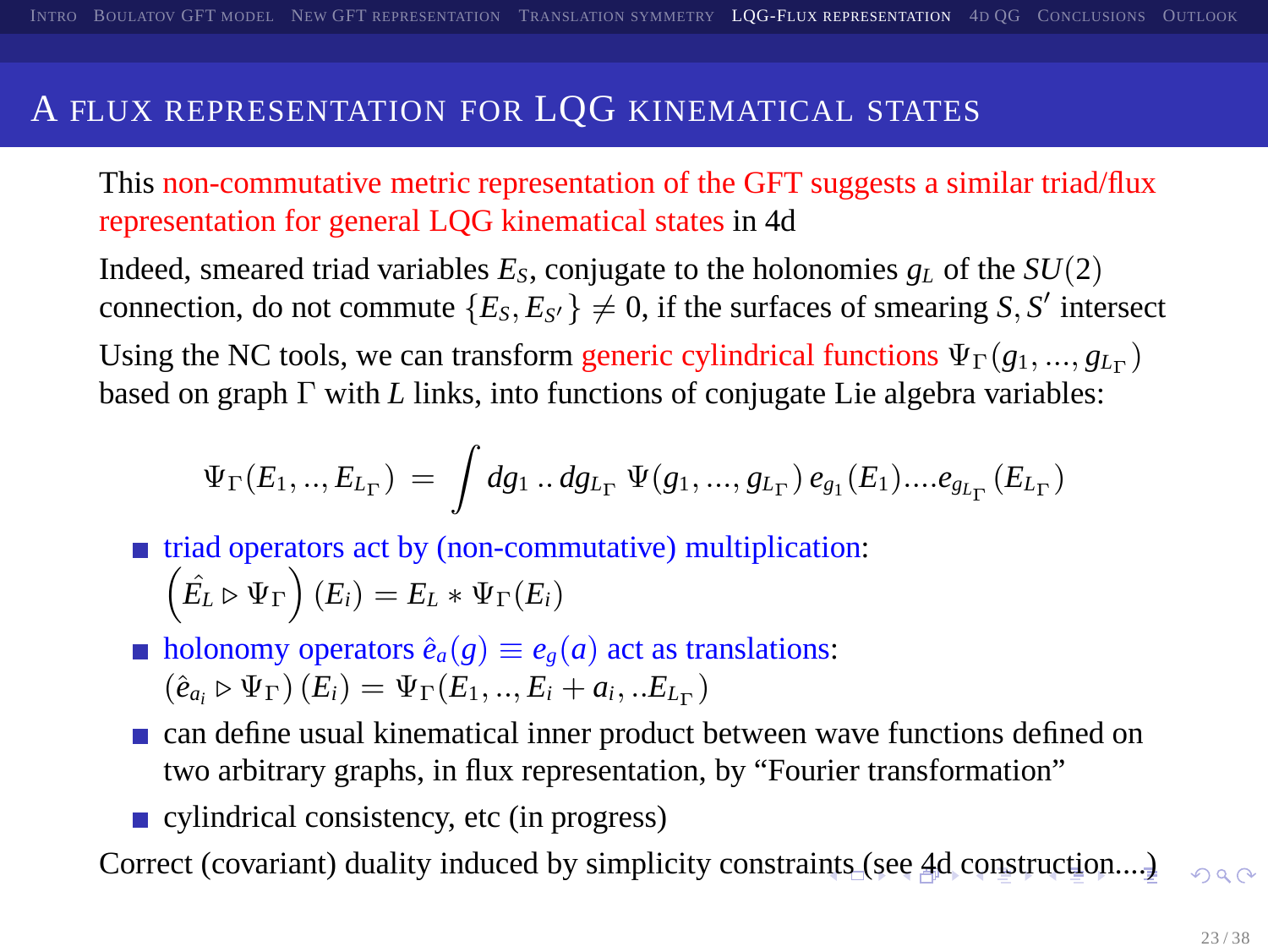#### GFT MODELS FOR 4D QUANTUM GRAVITY

4d gravity is constrained BF theory:  $\mathfrak{so}(4)$ -Plebanski action

$$
S(\omega, B, \phi) = \int_{\mathcal{M}} \left[ B^{IJ} \wedge F_{IJ}(\omega) - \frac{1}{2} \phi_{IJKL} B^{KL} \wedge B^{IJ} \right]
$$

from which: equations of motion:

$$
\mathcal{D}_{\omega}B = dB + [\omega, B] = 0 \quad F^{IJ}(\omega) = \phi^{IJKL}B_{KL}
$$

$$
B^{IJ} \wedge B^{KL} = e \epsilon^{IJKL} \Leftrightarrow \qquad I \qquad B^{IJ} = \pm e^I \wedge e^J
$$

$$
II \qquad B^{IJ} = \pm \frac{1}{2} \epsilon^{IJ}{}_{KL} e^K \wedge e^L
$$

substituting constraints in Plebanski action on gets the Palatini action for gravity, in the "II "sector:

$$
S(\omega, e) = \int_{\mathcal{M}} \left[ \frac{1}{2} \epsilon^U_{KL} e^K \wedge e^L \wedge F_U(\omega) \right]
$$

<span id="page-23-0"></span>**K ロ ▶ K @ ▶ K 콜 ▶ K 콜 ▶ - 콜 - 외 의 Q Q ·**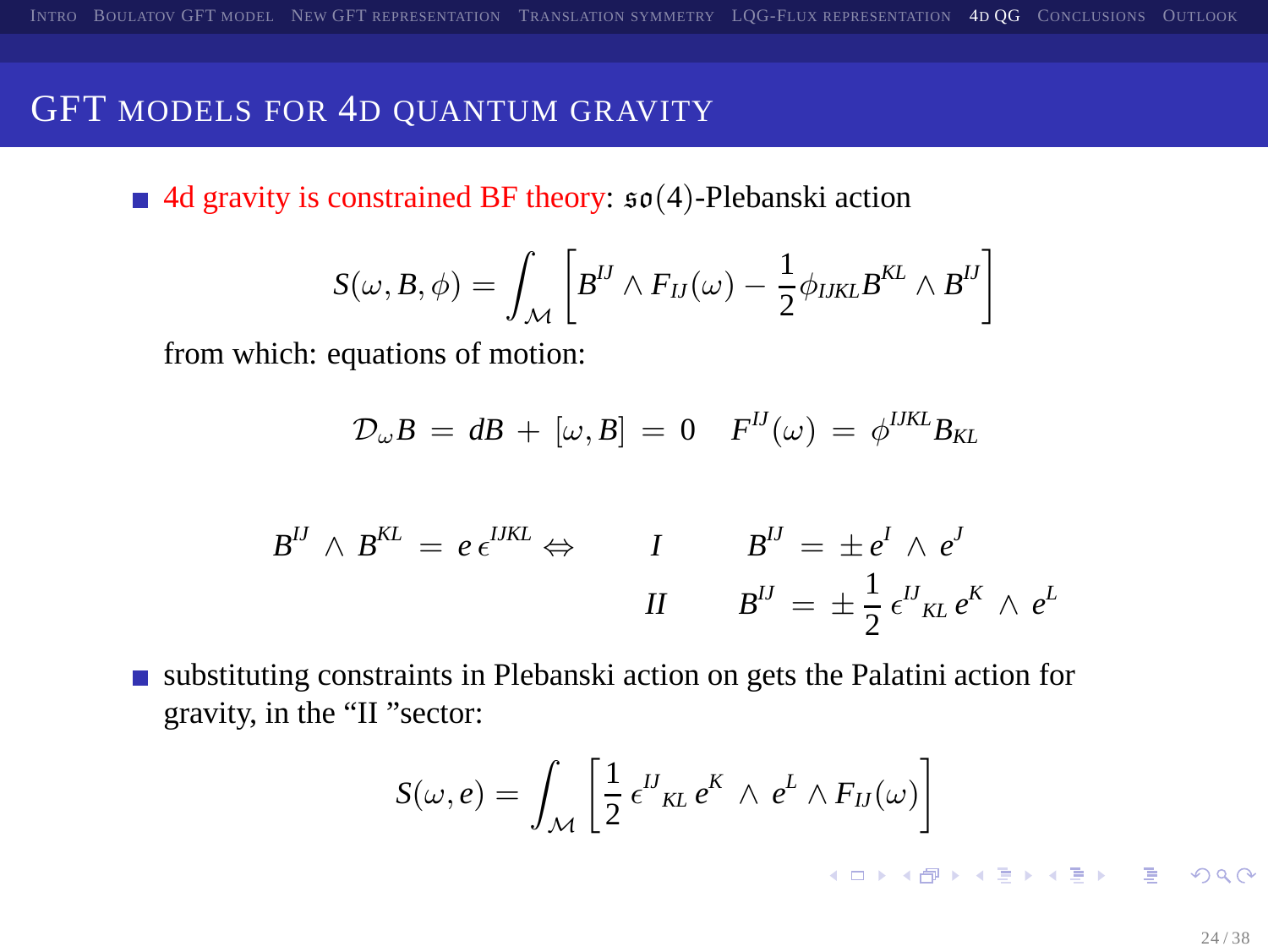#### GFT MODELS FOR 4D QUANTUM GRAVITY

- **strategy: start from GFT/spin foam models for 4d BF theory and apply on them** suitable constraints, simplicial or quantum versions of the Plebanski constraints, to reduce them to gravitational models
- discrete BF theory in 4d:

$$
B(x) \to B_t = B_f = \int_t B(x) = B_f^U T_U \in \mathfrak{so}(4)
$$

$$
\omega(x) \to g_L = e^{\int_L \omega} \in \mathcal{SO}(4) \qquad F(\omega) \to G_f = G_t = \prod_{L \in \partial f} g_L = e^{F_f} \in \mathcal{SO}(4)
$$

$$
S(B,g) = \sum_{f \in \Gamma} tr(B_f G_f) = \sum_{e \in \Delta} tr(B_f G_f)
$$

discrete simplicity constraints on B's [Barrett, Crane, De Pietri, Freidel, Reisenberger, Alexandrov,Krasnov,...]: *a*)∀ *tetra*  $t \in \Delta$   $\exists n \in S^3 / B_f^{IJ} n_J = 0$   $\forall B_f \ f \subset t$ *b*)∀ *tetra*  $t \in \Delta$  ∃*n* ∈  $S^3$  /  $(*B_f)^{IJ} n_J = 0$  ∀B<sub>f</sub>  $f \subset t$  (gravitational sector)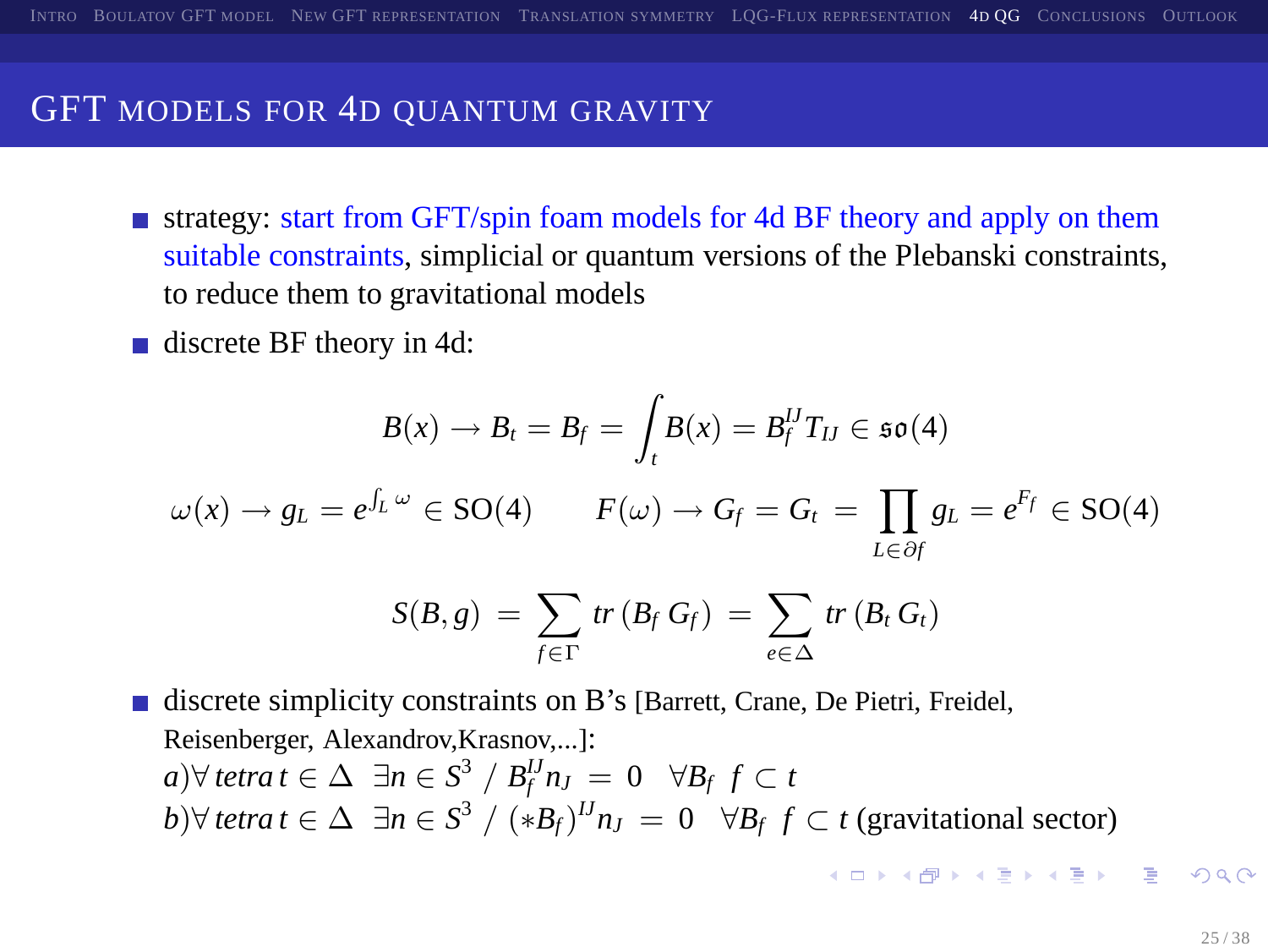#### GFT MODELS FOR 4D QUANTUM GRAVITY

start from GFT for 4d BF theory (analogous to Boulatov model in 3d): real field:  $\phi(g_1,..,g_4): G^{\times 4} \to \mathbb{R}$ , symmetric under (local Lorentz):  $\phi(g_1g, g_2g, ..., g_4g) = \phi(g_1, ..., g_4)$ 

$$
S[\phi] = \frac{1}{2} \int dg_i \left[ \phi(g_1, g_2, g_3, g_4) \right]^2 + \frac{\lambda}{5!} \int dg_i \left[ \phi(g_1, g_2, g_3, g_4) \phi(g_4, g_5, g_6, g_7) \right] \phi(g_7, g_3, g_8, g_9) \phi(g_9, g_6, g_2, g_{10}) \phi(g_{10}, g_8, g_5, g_1)]
$$

 $\blacksquare$  of this (BF) model we know the quantum boundary states (*SO*(4) spin networks, and the Feynman amplitudes:

$$
Z(\Gamma) = \prod_{f} \int_{s \circ (4)} dB_{f} \prod_{L} \int_{SO(4)} dg_{L} e^{i \sum_{f} tr(B_{f} G_{f})} = \left( \prod_{L \in \Gamma} \int dg_{L} \right) \prod_{f} \delta(\prod_{L \in \partial f} g_{L}) =
$$
  
= 
$$
\sum_{\{j_{+}, j_{-}\}} \prod_{f} (2j_{+} + 1)(2j_{-} + 1) \prod_{v} \{15 - j\}_{+}^{v} \{15 - j\}_{-}^{v}
$$

and also how the amplitudes in spin foam representation can be reconstructed from the structure of the boundary states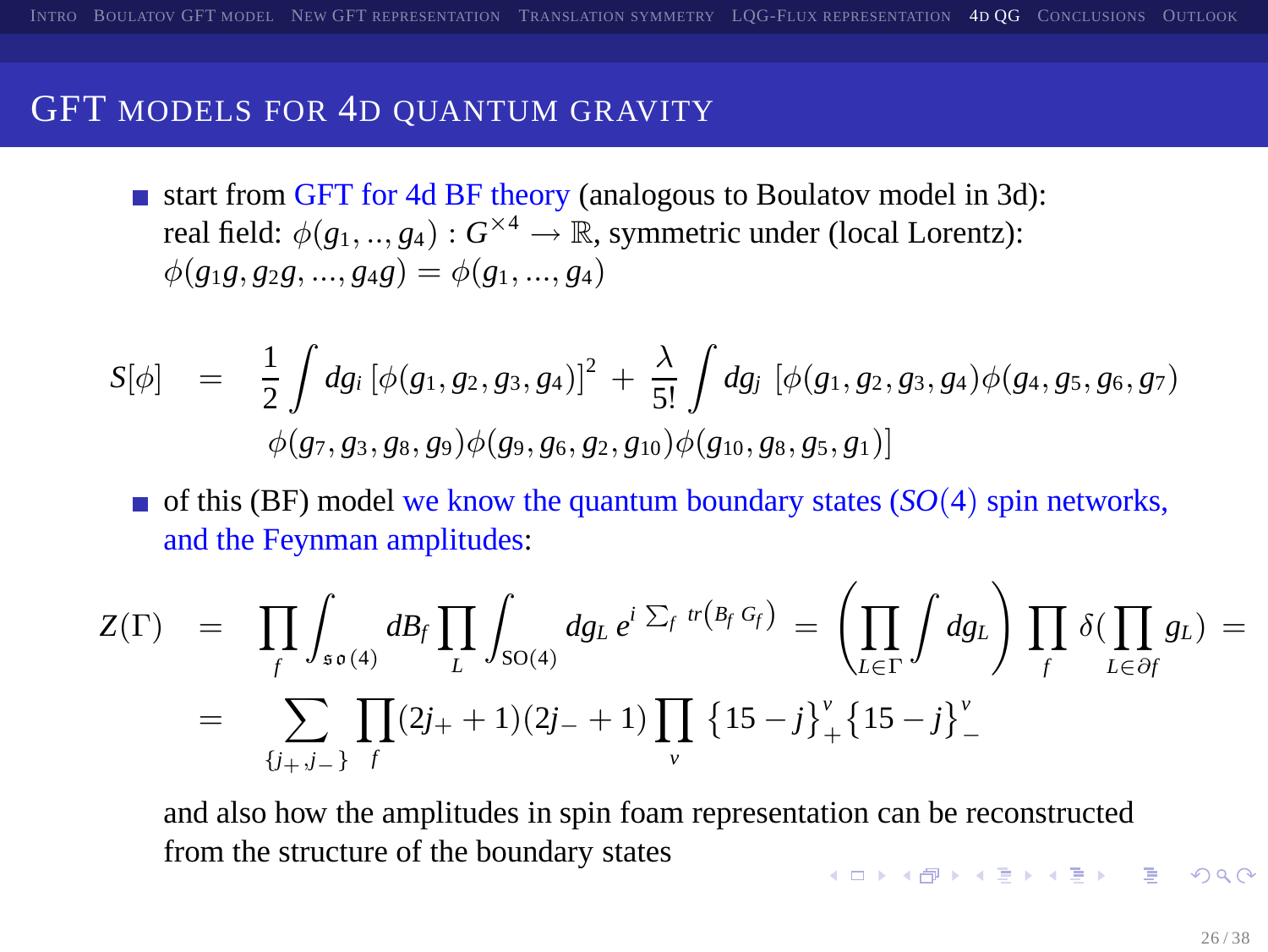### GFT MODELS FOR 4D OUANTUM GRAVITY

- $\blacksquare$  4d gravity models: insert appropriate modifications in the kinetic and/or vertex term that implement Plebanski constraints of gravitational sector
- two possible strategies:
	- 1 define a GFT model with Feynman amplitudes being manifestly simplicial path integrals for BF with gravity constraints; then re-write as spin foam models
	- 2 find quantum version of Plebanski constraints, impose them on BF spin network states to get gravity spin network states, then construct spin foam/GFT amplitudes; then check they encode simplicial geometry
- first strategy difficult: we do not have a formulation of GFT reproducing a BF simplicial path integral with both *B* and *g* variables - (constraints should be imposed on *B*'s!)
- second strategy leads to Barrett-Crane, Engle-Pereira-Rovelli(-Livine) spin foam model
- other (closer to the second) strategy:

re-write BF spin foam in SO(4) coherent states, identify CS parameters as semi-classical counterpart of classical *B*'s, impose gravity constraints on them; this leads, depending on how it is done, to EPR or Freidel-Krasnov models

<span id="page-26-0"></span>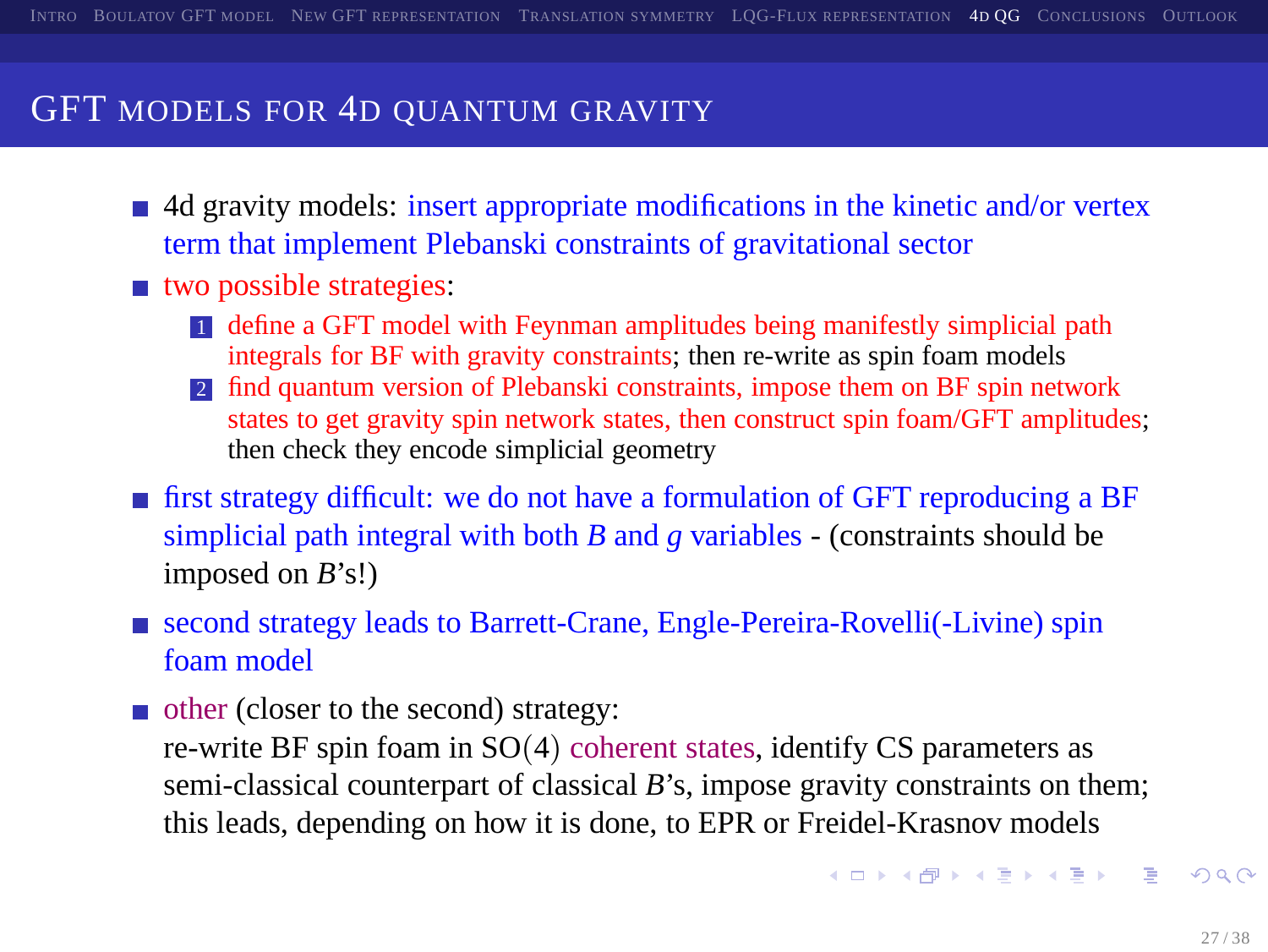### 4D QG FROM CONSTRAINING BF BOUNDARY STATES

- start from BF Spin(4) spin networks (labeled by pair  $(j^+, j^-)$ ) and impose on them quantum version of gravity constraints
- constraints are:

 $\forall$  *tetra t* ∈  $\Delta$   $\exists n \in S^3 / (\ast B_f)^{IJ} n_J = 0$   $\forall B_f$   $f \subset t$  (geometric sector) ∀ *tetra t* ∈  $\Delta$  ∃*n* ∈  $S^3$  /  $(B_f)^{IJ}$ *nJ* = 0 ∀*B<sub>f</sub> f* ⊂ *t* (topological sector)  $\forall$  tetra t  $\in$   $\Delta$   $\exists$ n  $\in$   $S^3$  /  $(\gamma *B_f - B_f)^{IJ}$ n $_J$  = 0  $\forall B_f$   $f$   $\subset$  t (Immirzi  $\gamma$ )

- at quantum level,  $B^{IJ} \to *T^{IJ}$  (or  $T^{IJ}$ ) (or  $*T^{IJ} + \frac{1}{\gamma}T^{IJ}$ ) generators of  $\mathfrak{so}(4)$ algebra, act as operators on functions on the group/spin networks
- links of spin network vertices correspond to triangles, node of spin networks corresponds to tetrahedra; equations for *B*'s give operator equations for *T*'s and restrictions on representations and intertwiners labelling spin networks
- <span id="page-27-0"></span>**from such constrained spin networks construct amplitudes: take five gravity** spin network vertices (corresponding to five tetrahedra in boundary of 4-simplex); "glue them together"by tracing out internal (vector) variables in each common representation space (corresponding to triangles common to two tetrahedra)  $\rightarrow$  amplitude for 4-simplex/spin foam vertex Barrett-Crane, Engle-Pereira-Rovelli(-Livine), Engle-Pere[ira,](#page-26-0) [....](#page-28-0).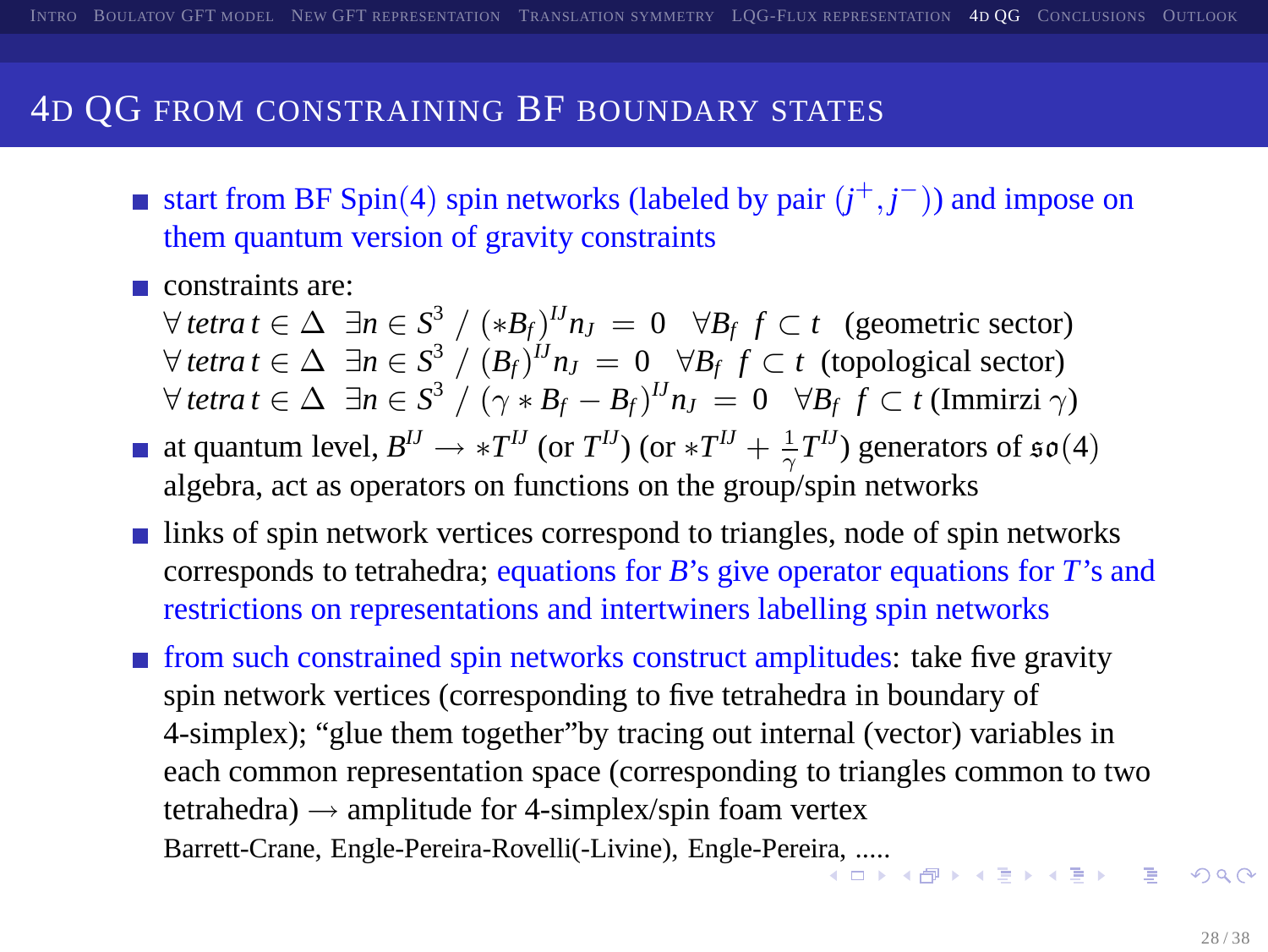- $\blacksquare$  this methods gives: structure of boundary states, simplest possible vertex amplitude compatible with symmetries and with constraints
- $\blacksquare$  takes nice care of constraint classes (using Master constraint) (Engle-Pereira)
- $\blacksquare$  it does not allow to specify the other contributions to the spin foam amplitudes
- $\blacksquare$  it gives:
	- geometric sector ( $\gamma \to \infty$ ): Barrett-Crane vertex
	- topological sector ( $\gamma \rightarrow 0$ ): EPR vertex
	- finite Immirzi parameter: EPRL vertex
- note: from this point of view, nothing wrong with the Barrett-Crane model

other method: using coherent states (Livine-Speziale, Freidel-Krasnov):

- use coherent states for  $Spin(4)$ :  $|j^+, j^-, (n^+, n^-)\rangle$
- coherent state parameters can be identified with classical bivector variables in mean values:  $\langle j^+, j^-, (n^+, n^-) | (b_+^i T_+^i, b_-^i T_-^i) | j^+, j^-, (n^+, n^-) \rangle = (j^+ n_+^i, j^- n_-^i)$ thus expected to play the same geometric role *in semi-classical limit*
- <span id="page-28-0"></span>idea: express BF spin foam in coherent states and impose the Plebanski constraints strongly on the coherent state parameters (treating them as classical variables)
- allows gluing performed by identifying "bivector variables" $(j^+, j^-, (n^+, n^-))$
- doubt: CS parameters are not really classical B variables.......
- $\blacksquare$  it gives:
	- **geometric sector: Freidel-Krasnov vertex**
	- topological sector: EPR vertex
	- **finite Immirzi parameter: FK vertex (coincides with [EPR](#page-27-0)[L f](#page-29-0)[o](#page-27-0)[r](#page-28-0)**  $\alpha \leq 1$ **)**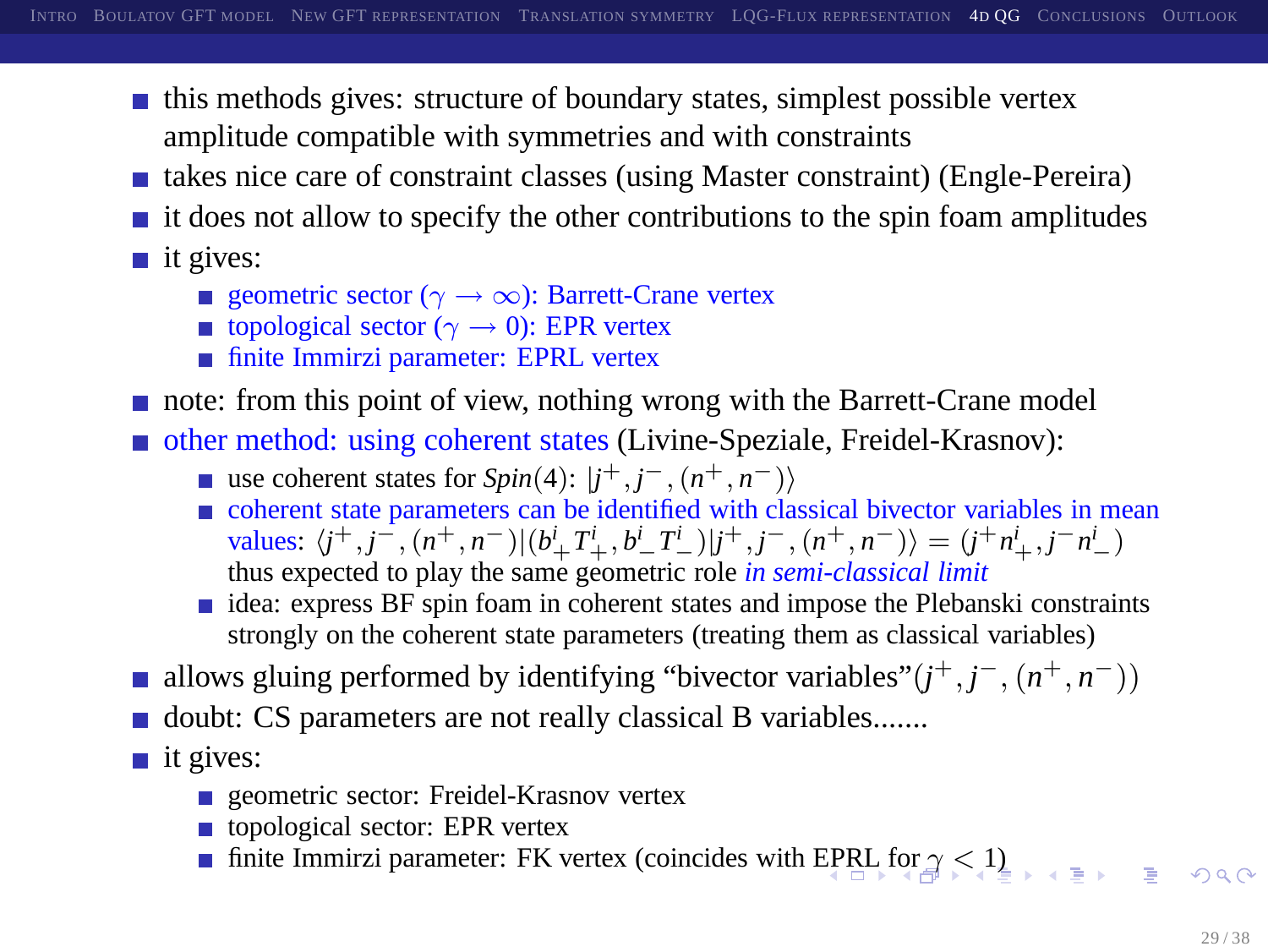- we can instead put to use the new non-commutative representation of GFTs
- **■** transform GFT field for BF theory:  $\phi(g_1, g_2, g_3, g_4)$ , with  $g_i$  ∈ Spin(4) into a field of bivectors:  $\phi(B_1, B_2, B_3, B_4)$  by NC Fourier transform
- 4d gravity: impose constraints on the bivector variables  $B_f = (B_f^+, B_f^-)$ easy to do, because they appear as classical variables in simplicial path integral: constraints to be imposed strongly by means of delta functions
- geometricity of the tetrahedron  $t \leftrightarrow \phi$  is imposed by: simplicity (geometric sector):  $\exists k_t \in S^3 \sim SU(2)$  (normal to tetrahedron *t*), s.t.  $B_f^- = -k_t^{-1}B_f^+k_t$   $\forall f \subset t$ closure:  $\sum_{f \subset t} B_f = 0$

both can be imposed by means of projection operators: simplicity:

<span id="page-29-0"></span>
$$
S_k \equiv \prod_{f \subset t} \delta_{-k_f^{-1}B_f^+k_f}(B_f^-) = \prod_{f \subset t} \int_{SU(2)} du_f \, e_{u_f}(k_i^{-1}B_f^+k_i) \, e_{u_f}(B_f^-)
$$
  
closure:  $C \equiv \text{``$\delta$} \left( \sum_{f \subset t} B_f \right)$ "  $\equiv \int_{Spin(4)} dh \, e_h(B_1) \, e_h(B_2) \, e_h(B_3) \, e_h(B_4)$ 

note: closure on the *B* is equivalent to invariance under left shift:  $(C * \phi) (B_1, ..., B_4) = \int dg_1...dg_4 \int dh \phi(hg_1, ..., hg_4) e_{g_1}(B_1) ... e_{g_4}(B_4)$  $(C * \phi) (B_1, ..., B_4) = \int dg_1...dg_4 \int dh \phi(hg_1, ..., hg_4) e_{g_1}(B_1) ... e_{g_4}(B_4)$  $(C * \phi) (B_1, ..., B_4) = \int dg_1...dg_4 \int dh \phi(hg_1, ..., hg_4) e_{g_1}(B_1) ... e_{g_4}(B_4)$  $(C * \phi) (B_1, ..., B_4) = \int dg_1...dg_4 \int dh \phi(hg_1, ..., hg_4) e_{g_1}(B_1) ... e_{g_4}(B_4)$  $(C * \phi) (B_1, ..., B_4) = \int dg_1...dg_4 \int dh \phi(hg_1, ..., hg_4) e_{g_1}(B_1) ... e_{g_4}(B_4)$  $(C * \phi) (B_1, ..., B_4) = \int dg_1...dg_4 \int dh \phi(hg_1, ..., hg_4) e_{g_1}(B_1) ... e_{g_4}(B_4)$  $(C * \phi) (B_1, ..., B_4) = \int dg_1...dg_4 \int dh \phi(hg_1, ..., hg_4) e_{g_1}(B_1) ... e_{g_4}(B_4)$  $(C * \phi) (B_1, ..., B_4) = \int dg_1...dg_4 \int dh \phi(hg_1, ..., hg_4) e_{g_1}(B_1) ... e_{g_4}(B_4)$  $(C * \phi) (B_1, ..., B_4) = \int dg_1...dg_4 \int dh \phi(hg_1, ..., hg_4) e_{g_1}(B_1) ... e_{g_4}(B_4)$  $(C * \phi) (B_1, ..., B_4) = \int dg_1...dg_4 \int dh \phi(hg_1, ..., hg_4) e_{g_1}(B_1) ... e_{g_4}(B_4)$  $(C * \phi) (B_1, ..., B_4) = \int dg_1...dg_4 \int dh \phi(hg_1, ..., hg_4) e_{g_1}(B_1) ... e_{g_4}(B_4)$  $(C * \phi) (B_1, ..., B_4) = \int dg_1...dg_4 \int dh \phi(hg_1, ..., hg_4) e_{g_1}(B_1) ... e_{g_4}(B_4)$  $(C * \phi) (B_1, ..., B_4) = \int dg_1...dg_4 \int dh \phi(hg_1, ..., hg_4) e_{g_1}(B_1) ... e_{g_4}(B_4)$  $(C * \phi) (B_1, ..., B_4) = \int dg_1...dg_4 \int dh \phi(hg_1, ..., hg_4) e_{g_1}(B_1) ... e_{g_4}(B_4)$  $(C * \phi) (B_1, ..., B_4) = \int dg_1...dg_4 \int dh \phi(hg_1, ..., hg_4) e_{g_1}(B_1) ... e_{g_4}(B_4)$  $200$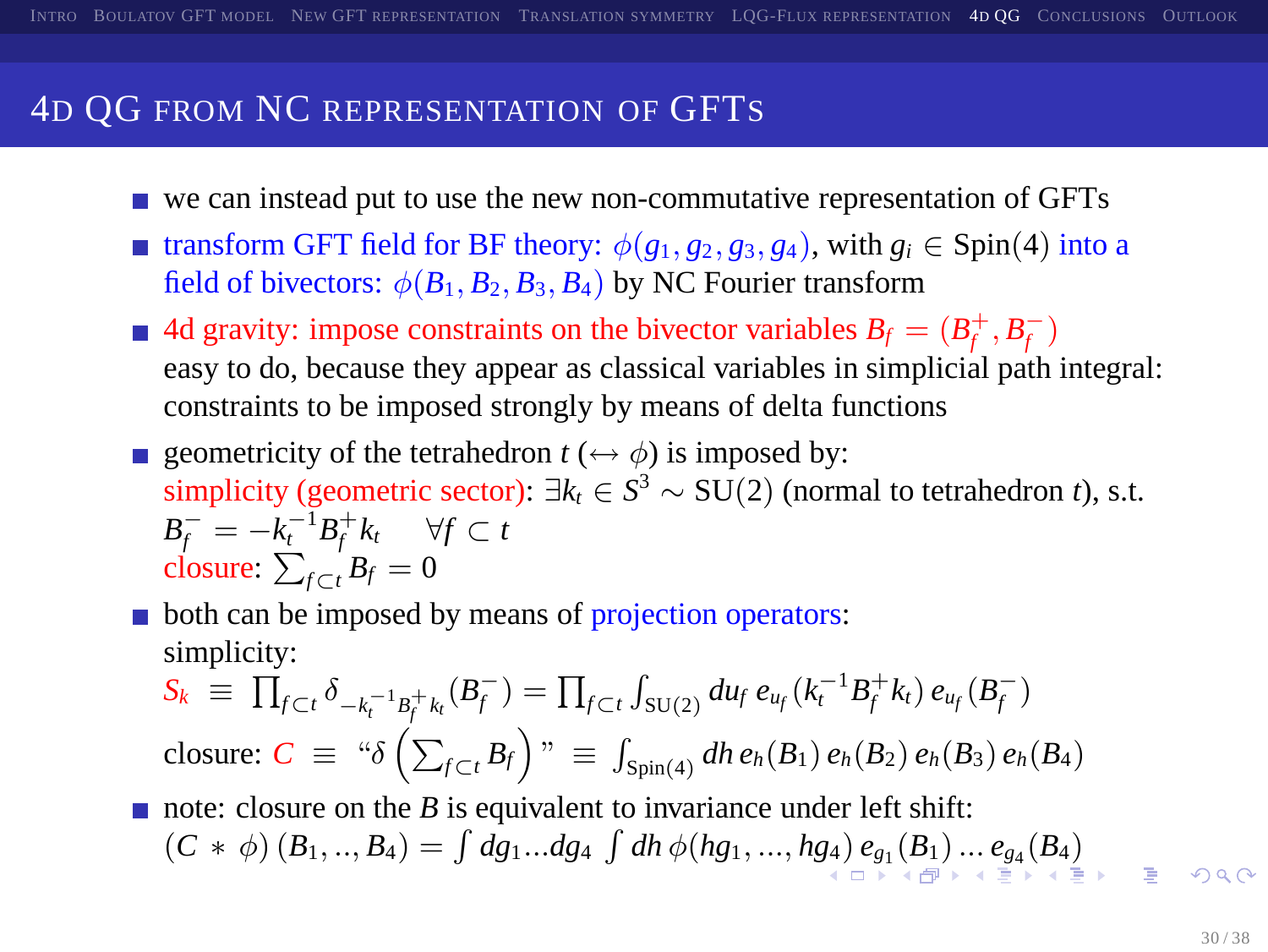- we have now to decide how to impose these constraints in the GFT action
- simplest way: transform GFT field for BF theory:  $\phi(g_1, g_2, g_3, g_4)$ , with  $g_i \in$  Spin(4) into a field of bivectors:  $\phi(B_1, B_2, B_3, B_4)$  by NC Fourier transform, and impose both constraints for arbitrary normal vectors  $k_t$
- define field corresponding to geometric NC tetrahedron:  $\Phi_{k_t}(B_1^+, B_2^+, B_3^+, B_4^+) = (S_{k_t} * C * \phi)(B_1, B_2, B_3, B_4)$

■ consider "projected Ooguri action":

$$
S[\Phi] = \frac{1}{2} \int_{s u(2)} d B_i^+ [\Phi_{k_1}(B_1^+, B_2^+, B_3^+, B_4^+)]^2 + \frac{\lambda}{5!} \int d B_i^+ [\Phi_{k_1}(B_1^+, B_2^+, B_3^+, B_4^+)]
$$
  

$$
\Phi_{k_2}(B_4^+, B_5^+, B_6^+, B_7^+) \Phi_{k_3}(B_7^+, B_3^+, B_8^+, B_9^+) \Phi_{k_4}(B_9^+, B_6^+, B_2^+, B_{10}^+) \Phi_{k_5}(B_{10}^+, B_8^+, B_5^+, B_1^+)
$$

<span id="page-30-0"></span>note: dependence on the normal vectors  $k_t$  in each field/tetrahedron can be trivialized, by using the left-shift invariance (projector *C*)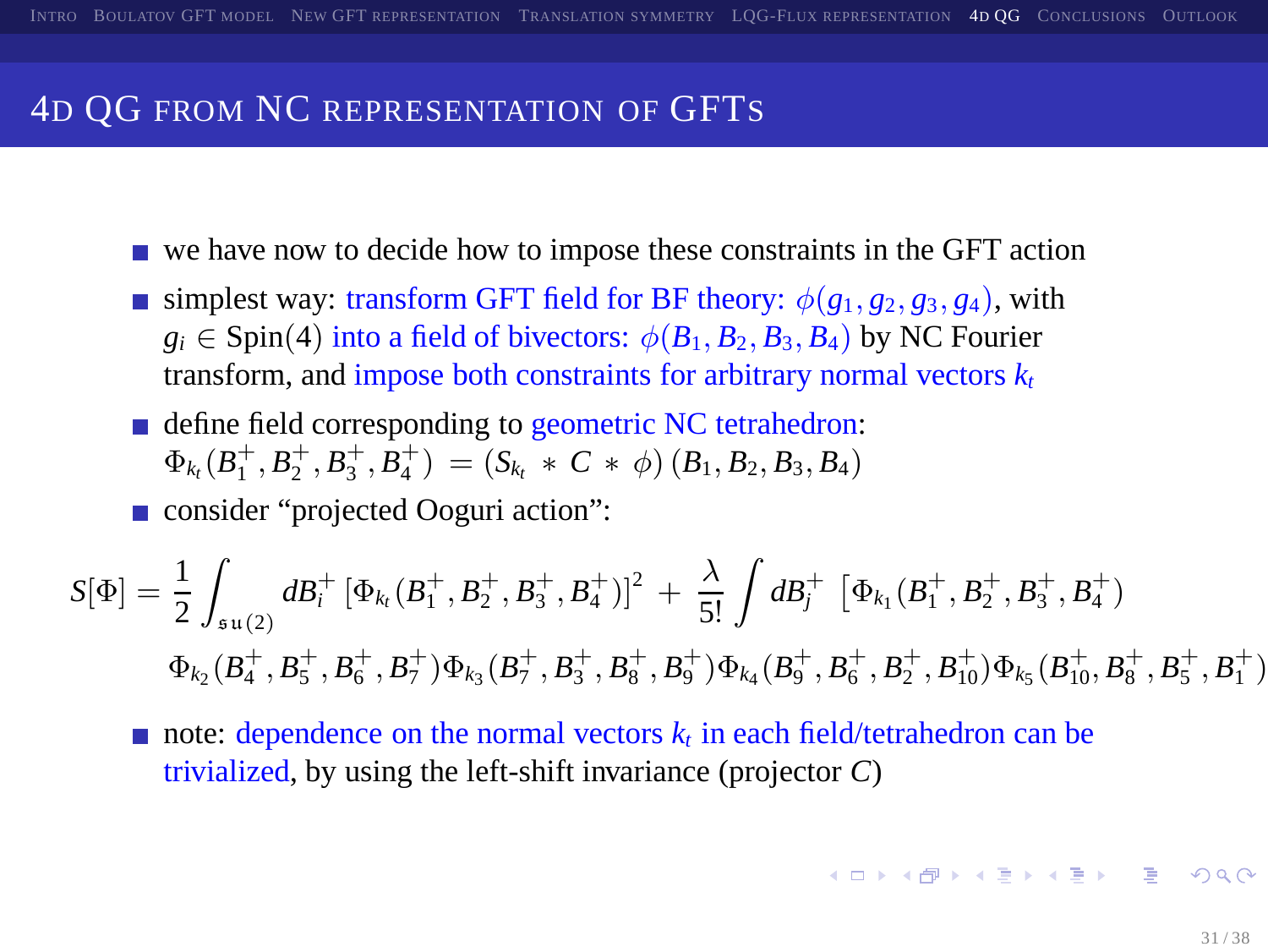**n** amplitudes of the model give again nice simplicial gravity path integral:

$$
Z(\Gamma) = \prod_{f} \int_{s \circ (4)} dB_{f} \prod_{t} \int_{S_{\text{pin}(4)}} dh_{L} \prod_{f} (S_{1} * S_{2} * e_{H_{e}}) (B_{f}) =
$$
  
= 
$$
\prod_{f} \int_{s \circ (4)} dB_{f} \prod_{t} \int_{S_{\text{pin}(4)}} dh_{L} \prod_{f} (S_{1} * S_{2}) (B_{f}) * e^{\frac{i}{2} Tr (B_{f} H_{f})}
$$

where  $S_1$  = simplicity constraints for bivector  $B_f$ ,  $S_2$  = constraints (on the connection) imposing consistency between simplicity constraints and parallel transport (gluing constraints ∼ discrete secondary second class constraints ∼ metricity of the connection)

- $\blacksquare$  the same amplitudes can be easily expressed in the spin foam representation
- it gives Barrett-Crane model
- easy to see: because the dependence on the normal vectors  $k_t$  can be trivialized, the projected field  $P_S\phi(g_i^+, g_i^-) = \prod \int_{SU(2)} du_i \, \phi((u_i g_i^+, u_i g_i^-))$  is a function of 4 copies of  $S^3$ , and the same  $S^3$  is used in all fields in the action
- <span id="page-31-0"></span>this acti[on](#page-30-0) becomes indeed the usual GFT formulation [of t](#page-32-0)[h](#page-30-0)[e B](#page-31-0)[C](#page-32-0) [m](#page-23-0)[o](#page-33-0)[d](#page-34-0)[el](#page-22-0)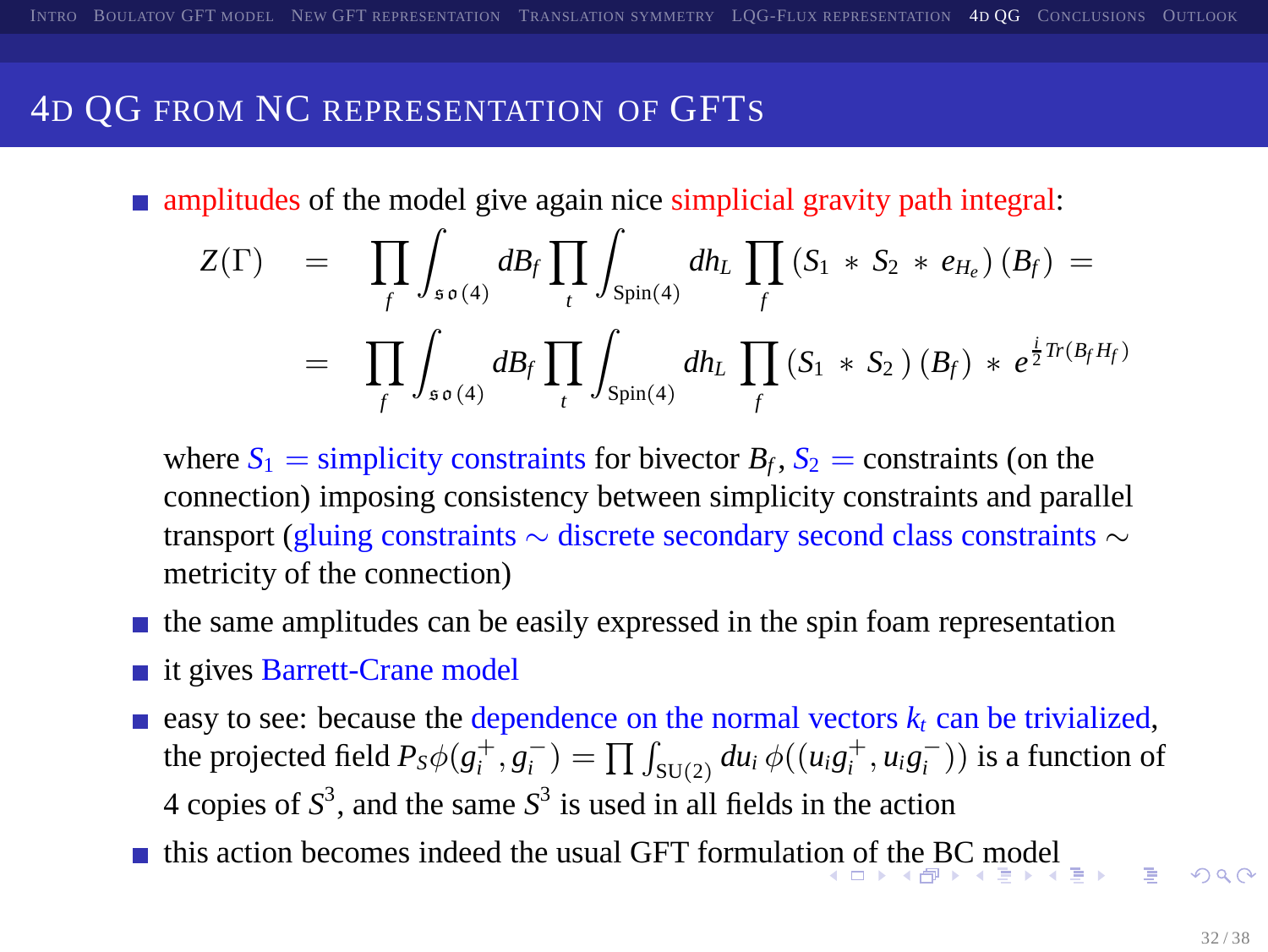- only problem (from point of view of simplicial geometry) is trivial dependence of the model on the normals of the tetrahedra: the normals to the same tetrahedron, as seen in two different 4-simplices, are uncorrelated
- need to identify them to define a unique geometry for the tetrahedron in both 4simplices (induces additional correlation among 4-simplices)
- $\Box$  coupling of normals is not possible in standard formalism
- $\blacksquare$  strategy (in progress):
	- go to extended field  $\phi(B_1, B_2, B_3, B_4; k)$ , with  $k \in S^3$
	- use additional projector (to ensure gauge covariance):  $(G * \phi) (B_1, B_2, B_3, B_4; k) = \int dh \phi(h \triangleright B_1, h \triangleright B_2, \triangleright B_3, h \triangleright B_4; h \triangleright k)$  with  $h \in$  Spin(4)
	- can use *h*-invariance to fix  $k = I = (1, 0, 0, 0)$ ; this fixes the  $S^3$  component of the connection to be equal to *k*, but leaves free diagonal (with respect to *k*) part  $\Rightarrow$ projected spin networks
	- geometric (NC) tetrahedron now:  $(G * S_k * C * \phi) (B_1, B_2, B_3, B_4; k)$
	- $\blacktriangleright$  *k*'s are now independent variables, and can be coupled non-trivially, in particular can be identified in GFT kinetic term (same normal in both 4-simplices)
- <span id="page-32-0"></span>note: issue of correct imposition of the constraints in the quantum theory is purely geometrical, dictated by purely classical considerations, as all geometric variables are present in GFT action and are under c[ontr](#page-31-0)[ol](#page-33-0)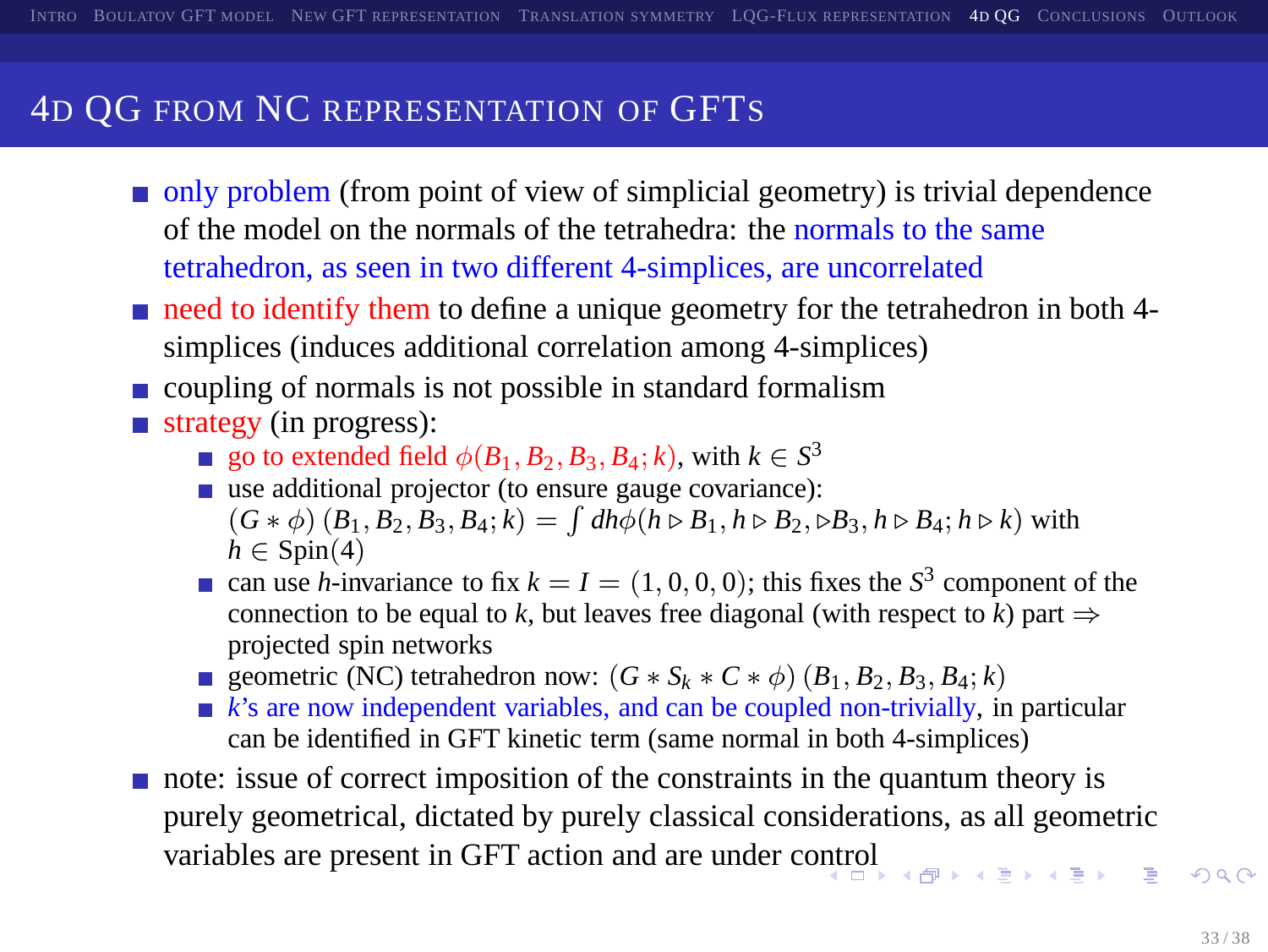Construction and analysis of new model in progress, but it seems that:

 $\blacksquare$  it has amplitudes with simplicial gravity path integral form, with simplicity constraints as well as secondary constraints ensuring consistency between simplicity constraints and parallel transport, and dependence on normals *k<sup>t</sup>* under control

- $\blacksquare$  these constraints are those that allow to solve the connection for the bivectors (in commutative case) (Bonzom '09)
- $\blacksquare$  is based on projected spin networks
- $\blacksquare$  in geometric sector, there are indications that the spin foam vertex amplitude is still the Barrett-Crane one, and that coupling of normals only affects other contributions to total amplitude
- $\blacksquare$  thus, even from the point of view of simplicial geometry, there is nothing wrong with the Barrett-Crane vertex
- $\blacksquare$  in topological sector, there are indications that the spin foam vertex amplitude is the EPR vertex (with boundary states given by pure  $SU(2)$  spin networks)
- <span id="page-33-0"></span>■ Immirzi parameter easily introduced by simple mod[ific](#page-32-0)[ati](#page-34-0)[on](#page-32-0) [of](#page-33-0)[pr](#page-22-0)[o](#page-23-0)[je](#page-33-0)[c](#page-34-0)[to](#page-22-0)[r](#page-23-0) *[S](#page-33-0)*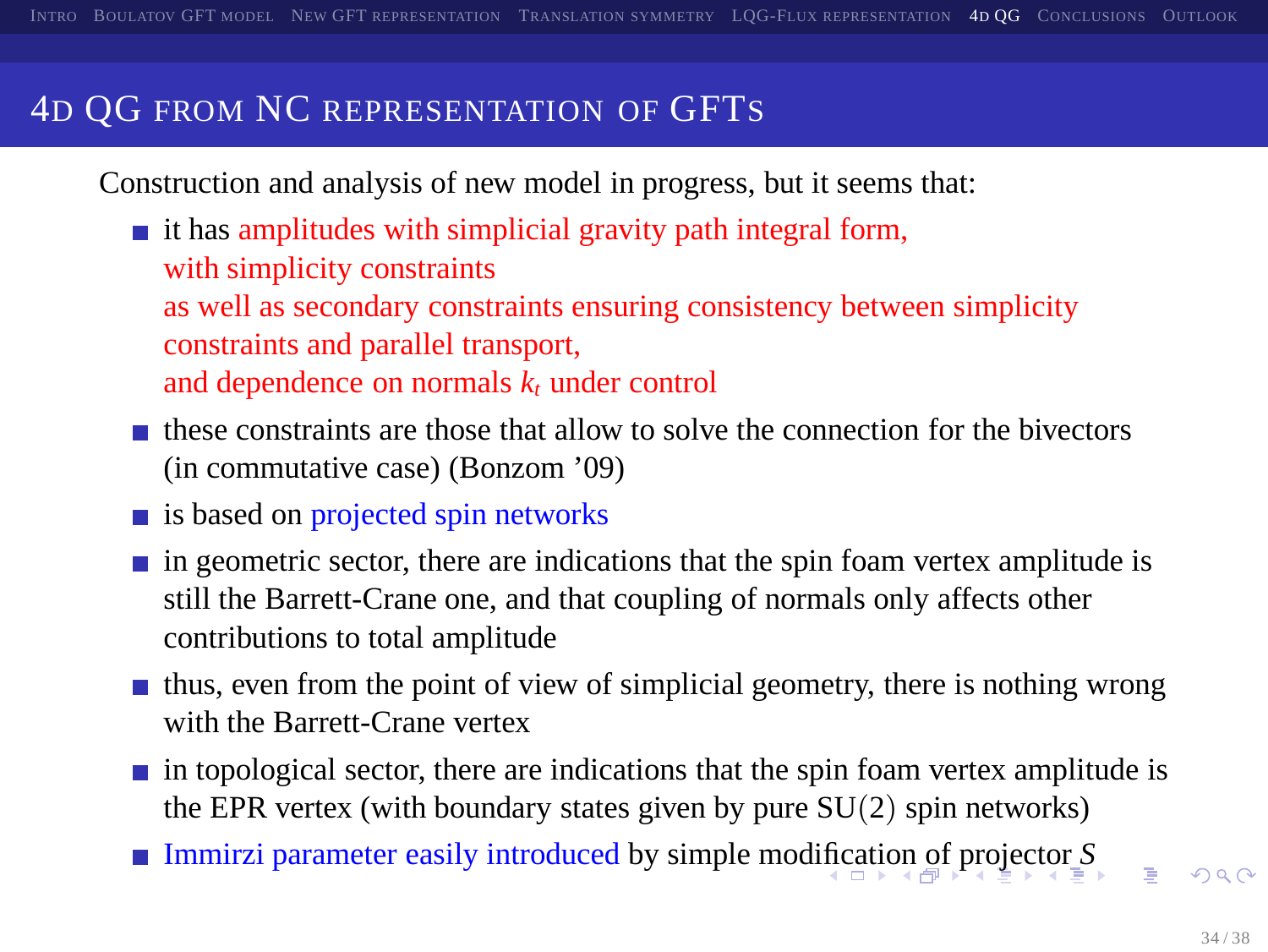### PARTIAL CONCLUSIONS

- new GFT representation realizes explicit duality (unification) between simplicial quantum gravity and spin foam models/LQG
- $\blacksquare$  it allows to keep under control the simplicial geometry of spin foam models directly at GFT level
- $\blacksquare$  it allows to identify and study symmetries of the theory, e.g. diffeomorphisms
- $\blacksquare$  it can provide a flux representation for LQG
- $\blacksquare$  it provides a new (purely geometric) framework to construct spin foam models/simplicial path integrals for 4d quantum gravity
- ∗-product can be of help for relating LQG and GFT in definition of evolution operator
- $\blacksquare$  it brings LQG/simplicial QG in closer contact with non-commutative geometry

<span id="page-34-0"></span>..................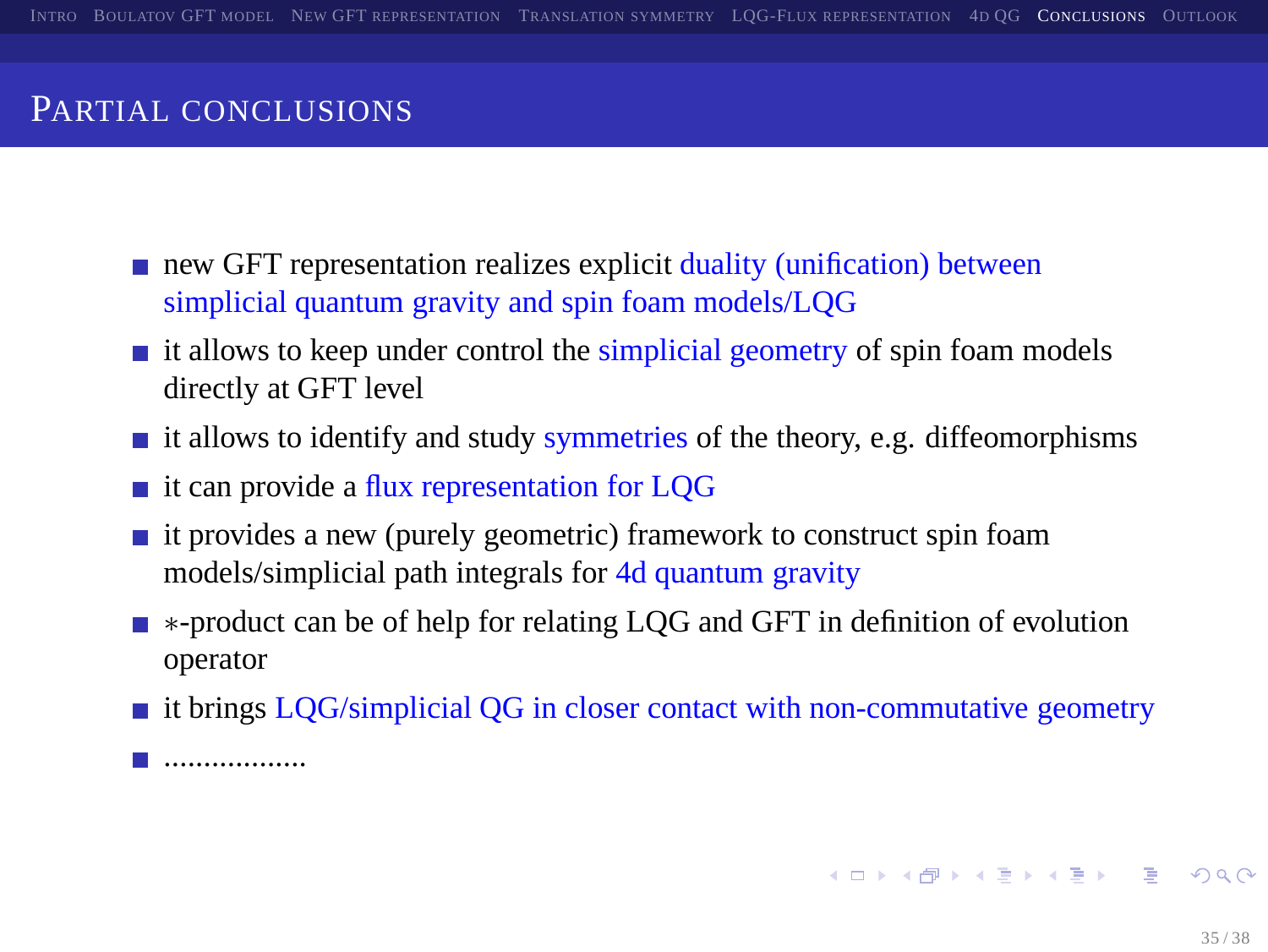### BRIEF OVERVIEW OF OPEN ISSUES

- correct GFT model for 4d quantum gravity
	- compelling expression as simplicial gravity path integral in 4d
	- spin foam representation
	- space of spin network boundary states (with clear relation with LQG ones)
- **a** rigorous and physically transparent link between the canonical LQG framework and the GFT/spin foam one
	- 2nd quantization of spin network wave functions and Fock structure
	- derivation of the GFT path integral from LQG using coherent states and new B-representation
	- understanding how the dynamics of Hamiltonian/Master constraint is encoded in GFT action
- classical solutions of GFT equations
	- find more of them and understand their physical/geometric meaning
	- understand how they correspond to solutions of Hamiltonian/Master constraint
	- learn to control and use the GFT tree level expansion to this end
	- physical meaning of GFT coupling constant

#### control and understanding of GFT Feynman expansion

- manifold conditions
- divergence of individual diagrams perturbative renormalization (results in 3d)
- divergence of total sum: Borel summability (results in 3d)
- role of topology change, control over sum over topologies, physical consequences
- physical meaning of coupling constant
- a new notion of locality?

<span id="page-35-0"></span>**KORKARA CERKER ORA**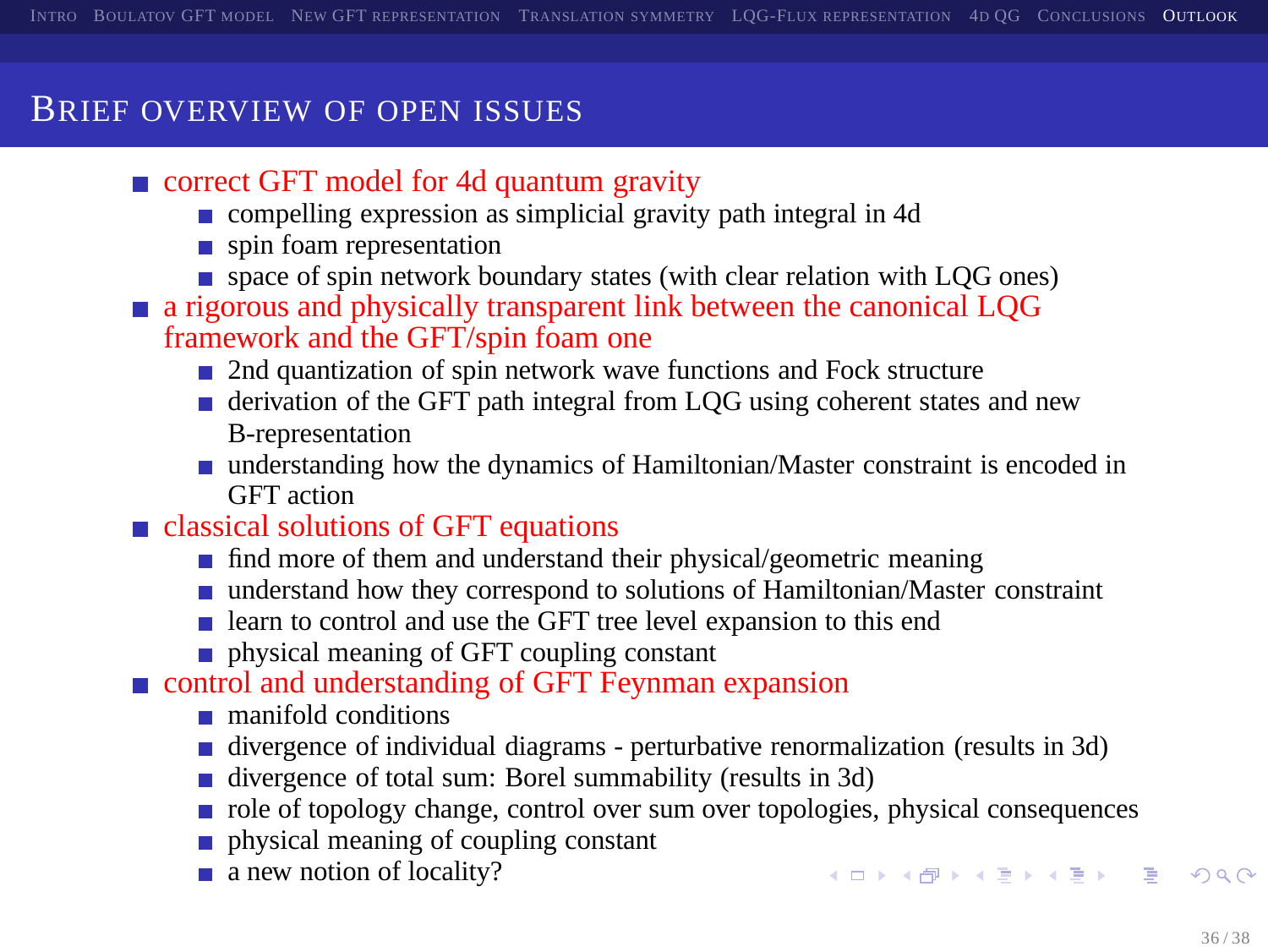### BRIEF OVERVIEW OF OPEN ISSUES

- GFT symmetries and simplicial gravity diffeomorphisms
	- understand how diffeo symmetry is implemented/broken/modified in 4d gravity models and how to recover it in some regime
	- work at level of simplicial gravity path integral
	- develop a systematic analysis of these symmetries (and others) at GFT level, using QFT tools
- $\blacksquare$  the continuum approximation and the link with General Relativity
	- **physical interpretation of simplicial regime: few simplices/spin net vertices enough?**
	- $\blacksquare$  use results from simplicial gravity
	- develop coherent state techniques
	- $\blacksquare$  study in detail continuum and semi-classical approximation of appropriate observables (e.g. correlations)
	- continuum approximation: regime of many GFT particles?
- statistical GFT: phase transitions, GR from GFT hydrodynamics?
	- what is the correct GFT vacuum (phase) for recovering continuum gravity as described by (modified) GR?
	- develop methods for extracting effective dynamics around different vacua
	- treat quantum space as a condensed matter system with microscopic (atomic) description given by a GFT
	- is continuum space a fluid of (very many) spin network/simplices?
	- is continuum GR a sort of hydrodynamics for them in such continuum/fluid regime?
	- physical meaning of GFT coupling constant

**A DIA K PIA SA K PIA SA K PIA K PIA SA PIA SA PIA SA PIA SA PIA SA PIA SA PIA SA PIA SA PIA SA PIA SA PIA SA P**